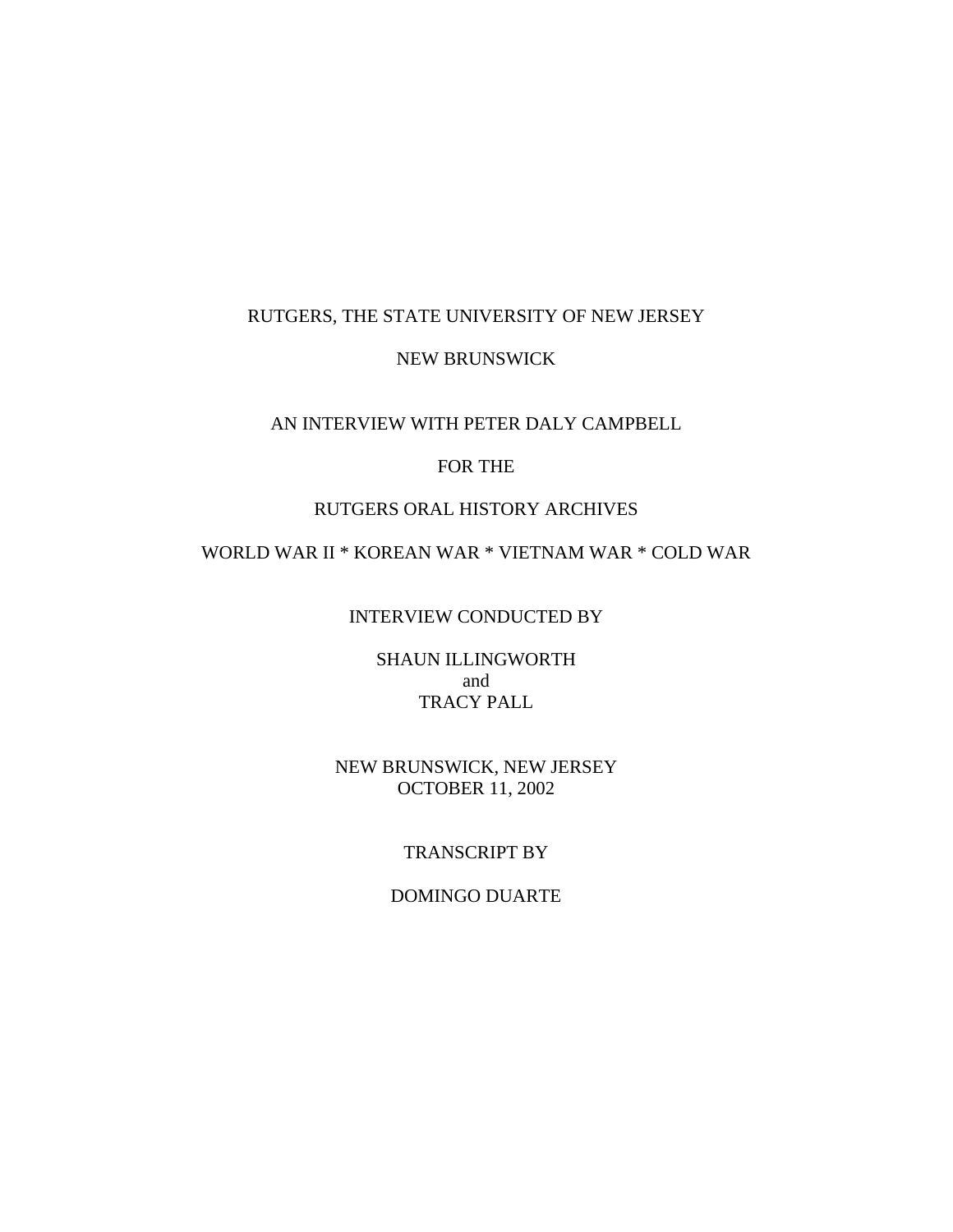Shaun Illingworth: This begins an interview with the Honorable Peter Campbell in New Brunswick, New Jersey with Shaun Illingworth and …

Tracy Pall: Tracy Pall …

SI: On Oct. 11, 2002. Judge Campbell, thank you very much for being with us this morning.

Peter Campbell: You're welcome, sure, glad to be here.

SI: To begin, could you tell us a little bit about your father who was a native of Boston?

PC: Yes. My father was from Boston. He met my mother when he was stationed down here at the Raritan arsenal. She was driving an ambulance for the Red Cross and they met and fell in love and were married during World War I.

SI: Was your father's family always from Boston?

PC: Yes, they were. They came from Prince Edward Island and they settled around Boston and then he settled down here [New Jersey].

SI: Was it during World War I that your father settled in New Jersey?

PC: Yes.

SI: Do you know anything about your father's career in the army during the war?

PC: Not too much. He was a sergeant in World War I. I said he was stationed at the Raritan Arsenal in, basically, supplies, so, that's about all I know of that.

SI: He never went overseas?

PC: No.

SI: How old was he?

PC: Well, he died in 1935, and, I believe, he was thirty-nine at the time. He left my mother and four children and many, many, happy memories.

SI: What about your mother and her family? Were they native to New Brunswick?

PC: My mother? Yes, she was a native of New Brunswick, and her father was a Supreme Court Justice of New Jersey, Judge Peter F. Daly, whom I'm named after. She's always been extraordinarily active in every kind of endeavor, every charity you could name, and she also led some. She was president of four PTAs at the same time, which I think is some kind of record. She was a women's libber and extraordinarily active.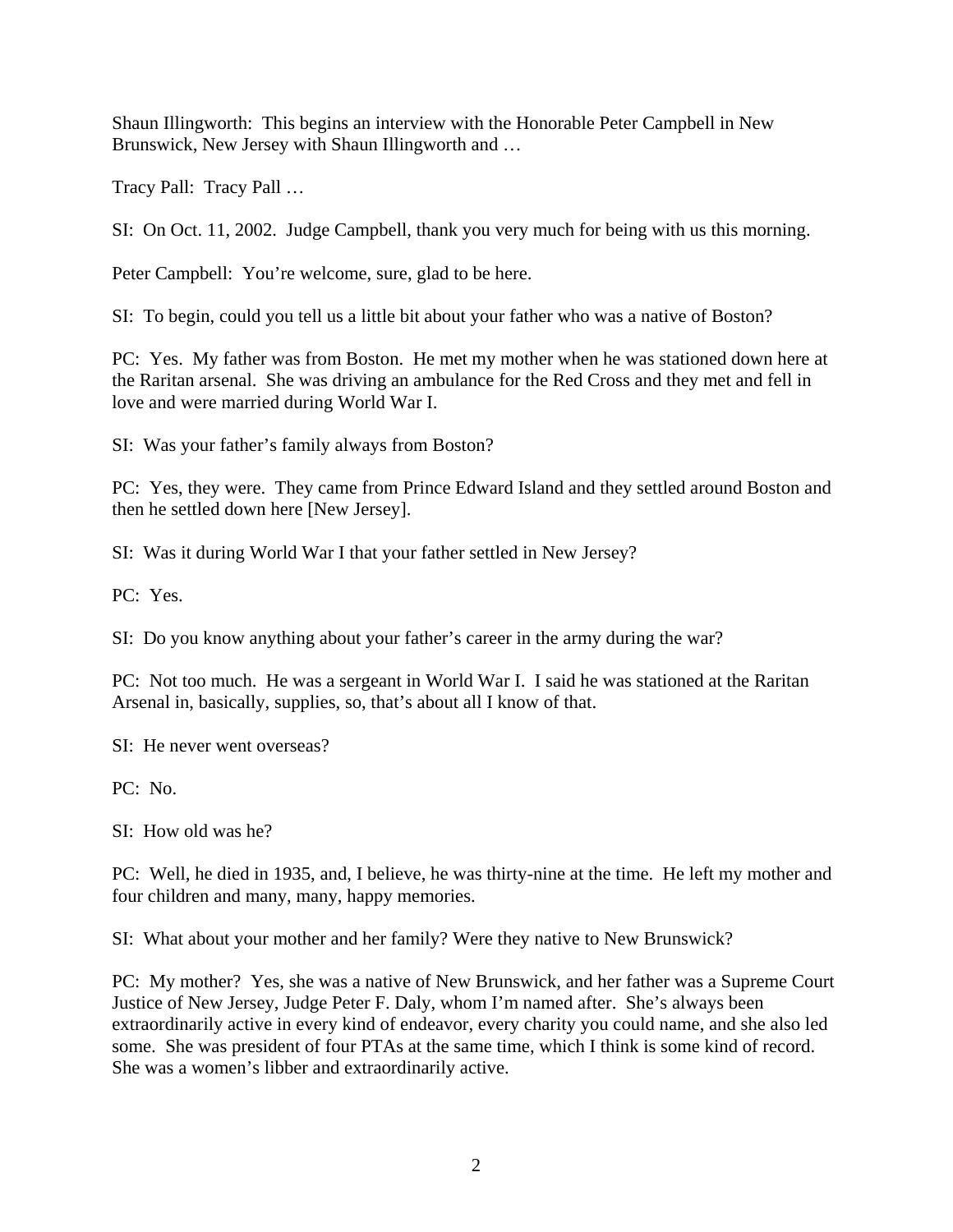SI: Did she ever talk about her work with the Red Cross?

PC: No, not really. She had so many interests. Plus the four children kept her very busy, and she always encouraged us to be involved with local organizations, to help the city, state, *et cetera*.

SI: You mentioned that your mother was a women's libber, did she ever talk about the struggle for suffrage, or do you know if she was involved with that?

PC: No, she was always very active in Democratic politics. She was a State committee person and that gave [me] my interest [in] politics. I was a local committeeman. I eventually served on the Democratic National Committee, which I found very, very interesting.

SI: What can you tell us about growing up in Highland Park?

PC: Well, Highland Park is a strictly residential town. All the Rutgers people lived there and we were very happy … [It was a] happy childhood. I went to St. Paul's Grammar School and then Highland Park High School. … I was out of high school seven days and [then] I joined the United States Navy and I went on from there.

SI: You grew up during the Depression. How did the Depression affect your family?

PC: Well, we didn't have any money, but it didn't really affect us. My mother was a very great provider, and a good shopper, and we always ate well. We always said, "We had the smallest garbage pails in town because of four children." We all ate very, very well. … There was no waste in that house, and we got that from Mother. As I said, my father died when I was ten, but we had really a happy childhood in Highland Park. [We were] very close to Rutgers at the time. I have great memories of going to football games at the Nelson Field, seeing the great Jack Grossman and many other Rutgers' greats. … [It was] very comforting to be so close to Rutgers. It seemed quite natural, when I got out of the Navy, that I decided then that I wanted to go to college and that I gravitated to Rutgers quite naturally.

SI: Had you always planned on studying at Rutgers?

PC: No, I didn't even want to go to college when I was in high school. I didn't think I would last long. … I deferred going to college, it was abhorring to me, really. … I was in the Navy for three years and served on the destroyer most of that time in the North Atlantic, in the Mediterranean. … I had all the time to myself to think as to what I wanted to do in the future, because, you're on gun watch four hours on, eight hours off, so, you have plenty of time to think. … So, towards the end of my time in the Navy, I said, … "Maybe we'll give college a try," and "It can't be all bad." So, when I got out of the Navy, in March of 1946, I applied to Rutgers and I started in, I believe, June of 1946.

SI: I understand that some of the senior officers aboard the ship were college men. Was that an influence on any of the men?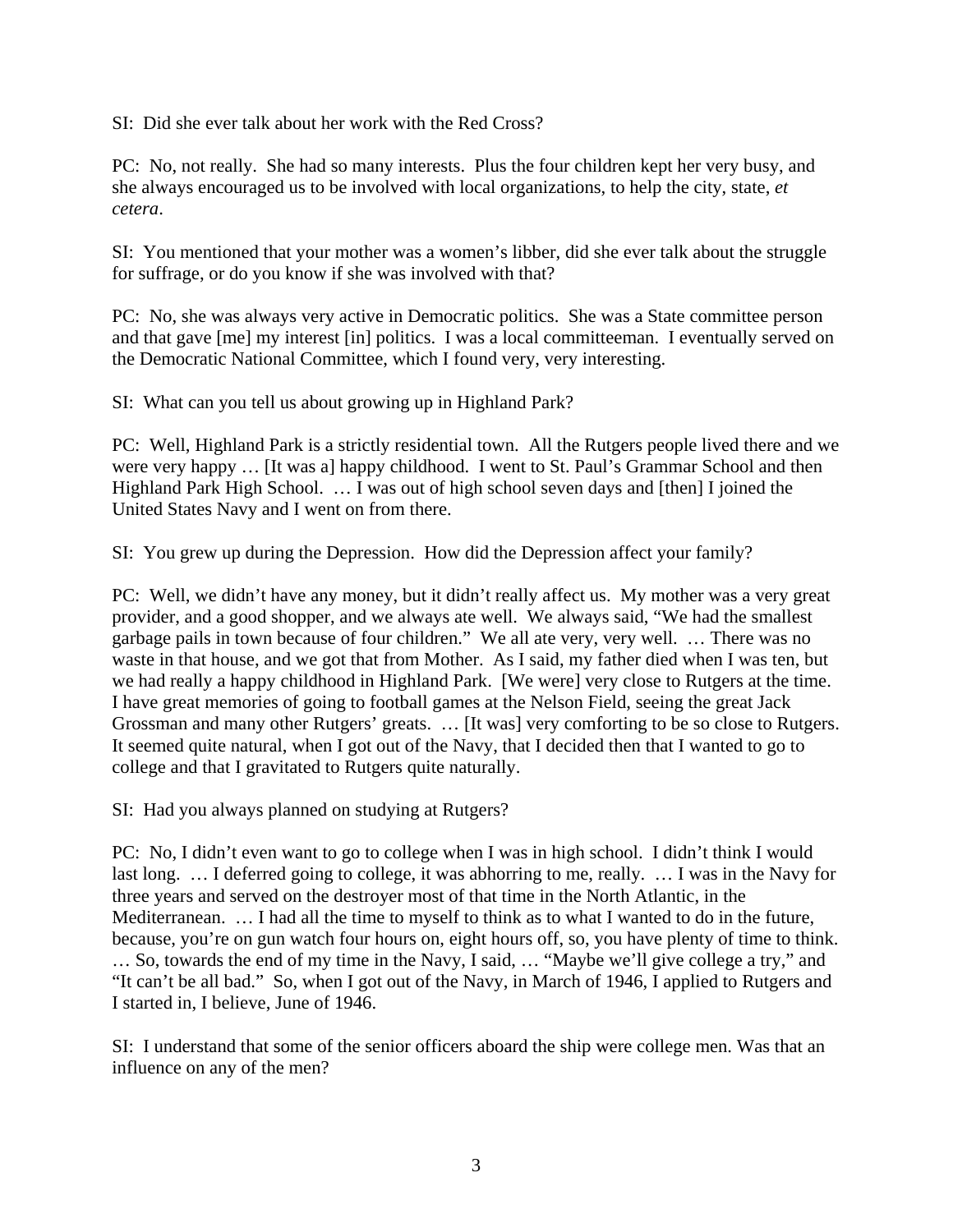PC: Not really. … The officers' education didn't bother us. We all could spot the guys who went to Annapolis because they were "spit and polish" more so than the others, but college wasn't mentioned. We had too many other things to think about. We were chasing submarines around. But I enjoyed the Navy. The Navy was the best thing that ever happened to me, because it gave me that time to think about my future, and it gave me the GI Bill, which paid for my college and law school. … Without that GI Bill I would not have been able to go to college or law school.

SI: Just to step back, what were your interests in high school?

PC: I was quite active in just about every organization there was, and Highland Park was a good school. We had, I believe, about six hundred and some odd students, about one hundred twentyfive in our graduating class. … That was, of course, 1943 and, believe it or not, they still have reunions and a small group gets together every month for lunch. [It's] a very close knit group. That gave me my fondness of the town.

SI: Highland Park today has many people who are associated with the University living in it. Was it much the same back then?

PC: I think it's about the same. I live in East Brunswick now and I think it's about the same.

SI: Were you here when the football stadium was built at Rutgers?

PC: I attended the first game, played in 1938, when we beat Princeton at Rutgers Stadium. It was a very thrilling experience, oh, yes. I've been to many [games]. I have reservations about big time football. I have had those reservations for quite a while. I think maybe I got spoiled about thinking [that on] a Saturday afternoon in the fall [there] was nothing nicer than watching Rutgers play Lafayette, Lehigh, Princeton, Columbia, Colgate. I used to love that and I felt very much at home and Rutgers always acquitted itself well. … I miss that part of it. As a result, I don't go to any football games now. I head to Florida. … I'll be going down there on the 20th of October. I listen to the games but I just have no desire to go in and see them, frankly, lose all the time. [laughter]

SI: Your family was always involved in politics. Do you have any memories of discussions of the local politics?

PC: Yes, as a matter-of-fact, I have a very vivid memory of when Al Smith was running for president. My family … worked on the press, and I remember one Sunday there was … a picture of Herbert Hoover in the newspaper and I made some fuss about it, either towards the picture or something like that. … My father stopped me and he admonished me for doing that. He said, "These people are running to improve your government and … you don't have the right to disparage them." I was a young kid at the time and I never forgot that. … As a result, I know the sacrifice that every person puts in whether to serve on the school board, or local councils, or state legislature, *et cetera*. … It's a sacrifice for everybody, and if we keep disparaging those people it's going to affect our government. … It's not fair to them or to what we can expect from them.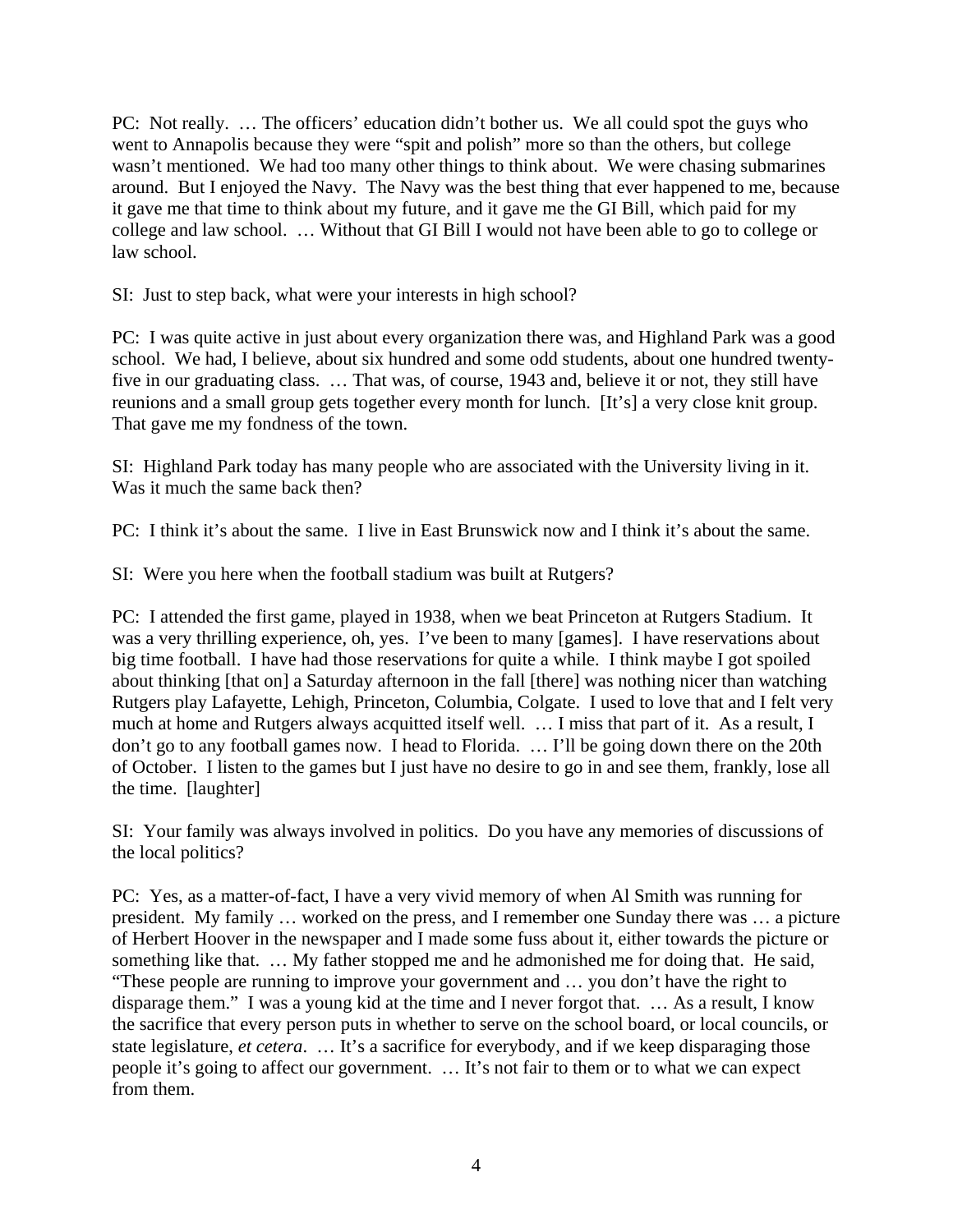SI: What was your mother's opinion of Roosevelt, particularly before the war?

PC: Oh, it was very, very much on the plus side. I mean, I think even today the most conservative Republican would have some good things to say about Roosevelt and, as I recall, President Truman. I was a great admirer of his and I was in college when he was serving as president. … People were really knocking the heck out of him and I said, "He's going down as one of your great, great presidents." … It wasn't sage-like of me, but it happened, and, now, Harry Truman is going down as one of our great, great presidents.

SI: Before you entered the war, did you ever contemplate going into the Navy?

PC: No, I didn't, but at that time, towards the end of my high school period, the service was an accepted thing. … Everybody was going off, and we were always going down, I remember … I played trombone in a little band called, "The Hungry Seven," and we would go down and play when the guys were going off to war. They would leave from the New Brunswick Station ... joining the Army, Navy, and what have you. … We would go down there and play for them and see them off. … Unfortunately, by the time I was going in the Navy, "The Hungry Seven" was all in the service, so, I missed their send-off.

SI: Where were you when Pearl Harbor was attacked?

PC: It was a Sunday afternoon; I was home in Highland Park, December 7, 1941. I remember very vividly. I remember I was in my room, I had the radio on, and I was [in] rapt attention to the events in Pearl Harbor. … I saw the movement for the young people to go into the service that followed that [Pearl Harbor] immediately. I had no desire to go in right then, I was too young anyway, so, a couple of years later, in June of 1943, is when I went in the Navy.

SI: How soon after Pearl Harbor did you notice changes in Highland Park and New Brunswick? Were there blackouts?

PC: Well, we had air raid drills and things like that, and local block captains, but we had an enormous number of soldiers present at the Camp Kilmer. … They would seem to float in New Brunswick and there was a sea of khaki all over. … You'd see these fellows come and there were just tens of thousands of them, and that's why the war was a very constant reminder to us … This [New Brunswick] was their last stop before going over to Europe. This was prior to D-Day and there was a militaristic attitude around.

SI: Were there any problems with so many service men in town?

PC: No. I can't recall any incidents between the service men and the local people, *et cetera*. No, I can't recall any problems that way. We were all on the same side. That's one thing about World War II, we had the benefit over the guys that served in Korea or Vietnam in that we were the popular war. World War II, … everybody was happy about it and everybody wanted to do something. … Going in the service was going to be an honor, it wasn't … a problem. It wasn't a sacrifice. Everybody assumed that they would be going into the service.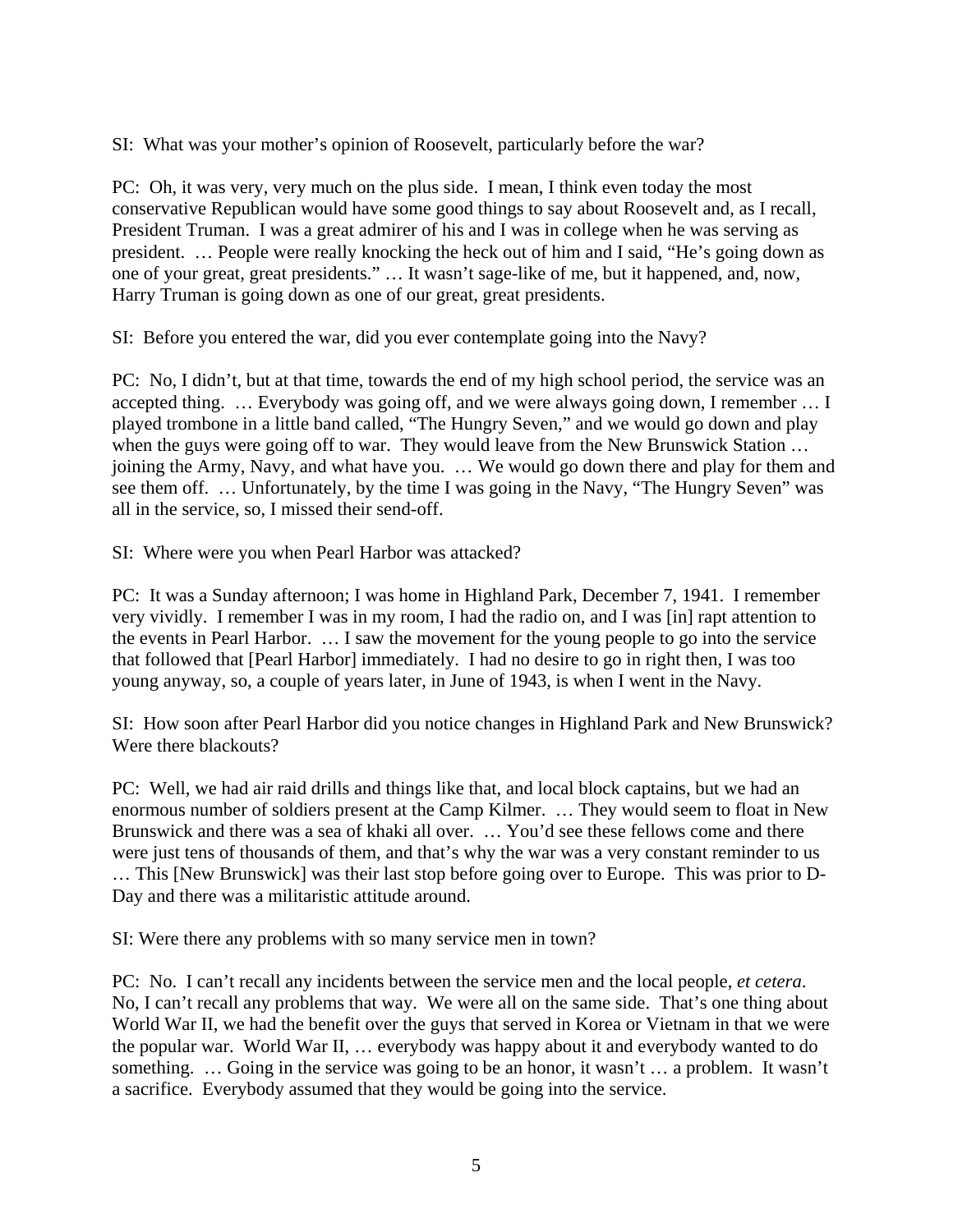SI: You have two older sisters.

PC: Yes.

SI: One of your sisters went to Douglass. Was she at Douglass during the war?

PC: Yes, I believe she was. It was NJC [New Jersey College for Women] at the time and she studied library science. As a matter-of-fact, … I believe she has a doctorate in library science. … She helped me get a part-time job when I was in school. I put books away in the stacks of the old library. As a matter-of-fact, I have a fondness for libraries and hardware stores. … I belong to about four or five libraries. … I thoroughly enjoy a good library and a good hardware store.

SI: What kind of job did you do?

PC: It was just a part-time job somebody got paid by the hour, and it was just putting books away. That was my library experience, indoctrination.

SI: Did you visit your sister at NJC at all?

PC: No. As a matter-of-fact, she would walk to school and, I'm guessing, she must have walked two or three miles one way. That was not uncommon. I walked over to Rutgers. Everybody walked. … We didn't have cars, so, you just automatically walked.

SI: Was rationing ever a problem?

PC: No, rationing wasn't a problem. We didn't have any money to spend anyway, so, I can't recall being [affected by it]. You had a sticker on your car, like an "A" and I'm sure there's a lot of conniving going on about people having gotten goods improperly and people would hoard, but it didn't bother us.

SI: Why did you choose the Navy?

PC: Well, I chose the Navy because I was going to be drafted. I didn't want to go in the army. I always liked boats, so, I signed up for the Navy prior to my … graduation in June of 1943. So, a week after graduation, or two weeks, I was in the Navy. I went up to Newport, Rhode Island for boot camp. … I went to gunnery school up there, also, and, from there, I was transferred to Louisiana. … I served on an antiaircraft range down there as an instructor on the .20-mm and .40-mm and we had a lot of members of the Armed Guard and we also had some Russian sailors come in for training on the guns. After that, I went to advanced gunnery school and got some hydraulics. … Then, I was assigned to a ship called USS *Moffet* (DD-362) in New York and I was got there late on a March evening, and I went aboard. I didn't realize you were supposed to salute the quarterdeck; so, I was admonished by the officer of the deck for that. … I never forgot that. So, I always saluted the quarterdeck if I [went] on a Navy ship … in the future. … So, we left in a couple of days and we went to England. It took us twenty-seven days to get to England.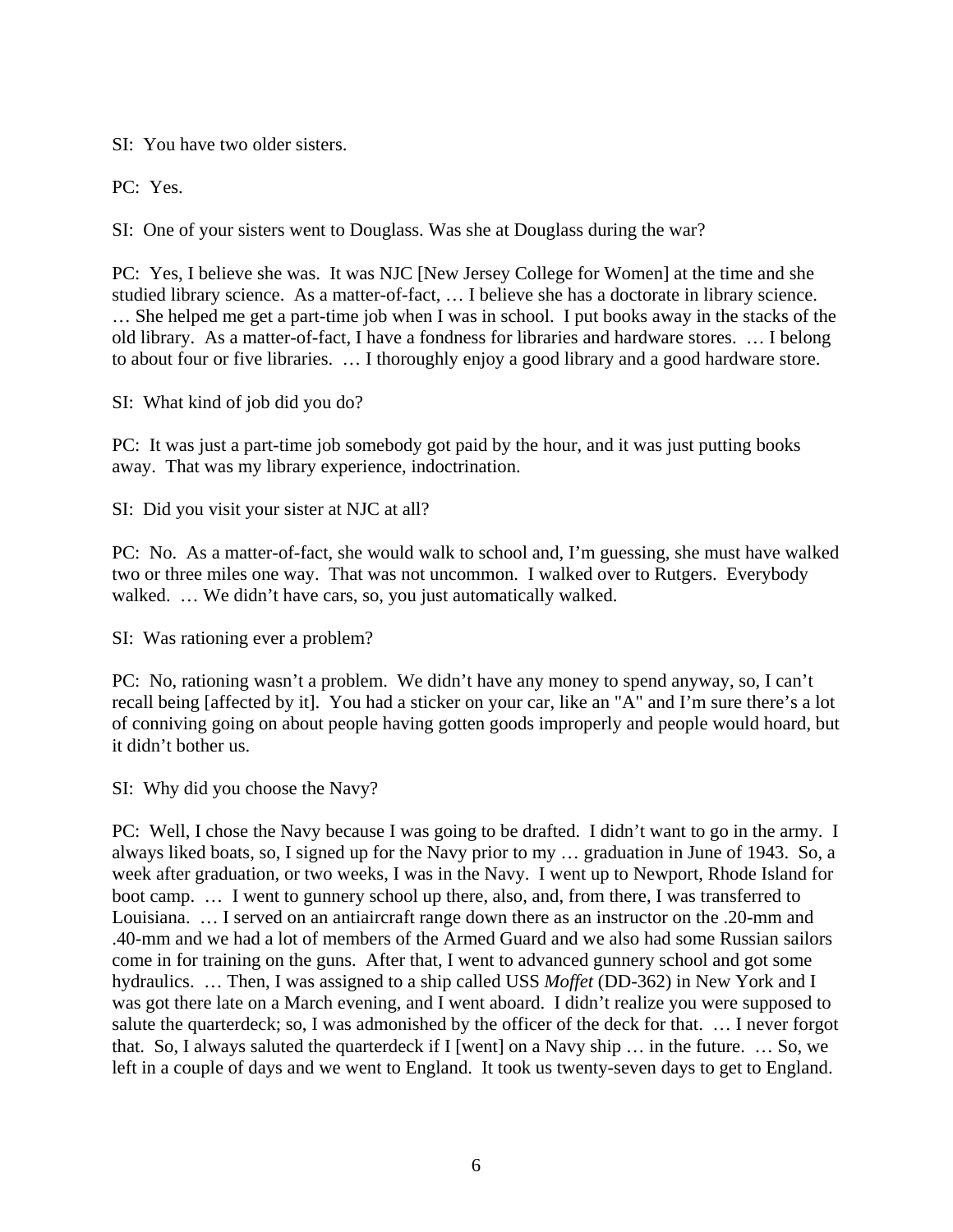Because, we were on a very slow convoy of sea-going tugs. They were towing barges for the invasion of Normandy. …

SI: Had D-Day happened already?

PC: No, no. … So, these tugs were towing these gigantically huge barges and it was our purpose … to protect them. We had, I guess, about three destroyer escorts along with us and we had some exciting times. ... We had a couple of submarine attacks. ... One time a barge broke loose and it rammed into a tug, which was to its stern, and the tug sank in about one minute. ... We were right on the spot and we were able to rescue the entire crew of, at least say, thirty-five, plus their dog. So that was sort of exciting. … Then we went to England and Wales. … Then, we returned to the States for another convoy. … So, that was most of my naval career, … going back and forth, to either North Africa, or England, … or the Caribbean, and it was a great experience. I could never do it now, because, I think, you have to be quite young to put up with that rigorous life. It was very, very tough, especially, when there were … icy seas and things like that. I took an oath: I would never complain about the cold; and I've kept that. Because the sea was so cold, you were hugging the smokestack just to stay warm, but you had to stay outside because you're on gun watch, so, being young, I was able to persevere. But the Navy was good.

SI: How much of a shock was it to go from civilian life to being in boot camp?

PC: It wasn't terribly shocking. … I knew most of the fellows in the company. They were from this Middlesex County area, so, we had a lot of friends. … We were so young and naïve that it wasn't harsh. … We all were eager to learn how to march, and do what they tell you to do and, so, it was not a bad experience.

SI: Was the training tough?

PC: No, I don't think it was. Then, in gunnery school, that was an entirely different type of thing. It was mostly classes and things of that nature. … There were certain Marines, US Marines, [who] were also going to school up there, and we were assigned KP duty, kitchen police. … My job was to see that the serving tables were filled with the food and stuff like that. … I made a terrible error in that I put salt in the sugar container. … If you want to see about a hundred unhappy Marines, [they were] when they started taking their cereal covered with salt. … I made a very quick retreat. [laughter] I'm surprised I ever stopped running.

SI: How long was boot camp?

PC: Six weeks.

SI: Did you have Marines as instructors?

PC: No. … On the field … the first class was on tools, and the instructor … picked up a screwdriver, and he said, "Fellows, this is a screwdriver. It is not a chisel. It is not this, it is not that, it is a screwdriver." … I always thought of that, and he was right. We might ruin a good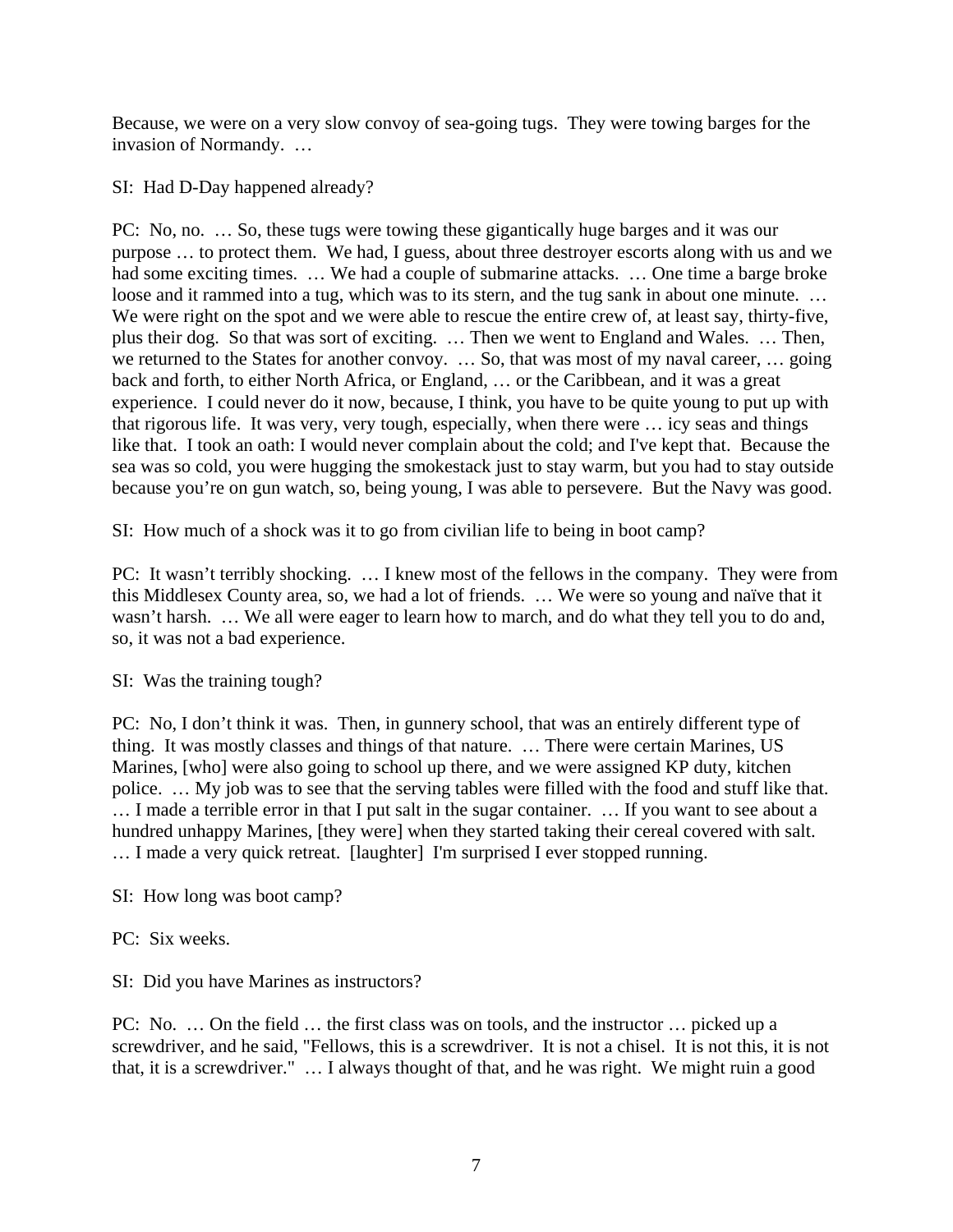screwdriver by chipping paint or something like that. So, we learned how to take guns apart and things like that. It was fun.

SI: Did you ever get out, or off the base?

PC: Oh, sure. … Now, boot camp you didn't get out, but in gunnery school, I think, you got out after a couple of weeks. … We went into the town of Newport. I had one nice experience there. In the town of Newport, it's a very social town, extremely wealthy people lived there. ... They had this one house that on Sundays they had open house for all the sailors. … These socialite ladies were there. … They would give us cake and all that kind of stuff. So, I was with a friend of mine, I said, "Today is your birthday." It wasn't, of course, and so … I mentioned to these ladies, "It's his birthday." So, we had a birthday party for my friend and we got the first pieces of cake, *et cetera*. I didn't feel too guilty about that. They were nice ladies, good cake.

SI: When you were in boot camp and gunnery school, did you have a choice as to the kind of classes you took?

PC: Oh, yes, oh, yes. … I had put gunnery down as my first … (want?) and it was good. I'm glad I made that decision. … It was good. I like guns, and we used to have a .22 in the house, so, we would go target shooting, *et cetera*. … I taught on the .20 and .40-mm and the 1.1. … Then when I was on the destroyer I had a pair of .20-mm, which was my responsibility to care for, and I worked on the five-inch .38. You got to know [the guns]. … It was pretty clean living and I enjoyed gunnery. … When I was on the ship, I was also in charge of the line-throwing gun. When we wanted to pass mail to another ship, we come up alongside. It was my function to be way up on the bow and shoot the line-throwing gun. … They would tie the lines on there and then, whether it be refueling, or what[ever] we're doing, it was going up there. So, that was nice, because I had to stay with the line-throwing gun in case they needed another shot and that relieved me of doing the bunny lugging down on the deck, the sort of loading whatever we were taking from the other ships. I'd only regret, sometimes, the captain wouldn't get close enough and I would have a shot that I know would be short. … It took me forty-minutes to rewind the spool, so, I, naturally, would want the ship to be closer. So, after a while, the captain, he said, "Maybe that gunner's mate knows what he's doing." So, he would get it a little closer before I had to shoot and get the line over. Officers don't usually take suggestions from third class gunner's mates or other enlisted people.

SI: What was the emphasis with most of the men on the ship? Was it antiaircraft?

PC: Well, in the North Atlantic, it was submarines. So, we'd go after submarines and when we were in the Mediterranean, just inside the Rock of Gibraltar, every night, [from] the first night through the Rock of Gibraltar, there would be air attacks. So, that was shifted to JU-88, or what have you. We'd come in. ... So, we'd be zigging and zagging, so, it was a simple thing. We zigged when we were supposed to zig and we zagged when we were supposed to zag. … That's the only reason why you don't get hit, just luck. … So, the submarines were the toughest, because, we had the ash cans we put over the side set to different depths. … So, we would know how deep he [a submarine] was.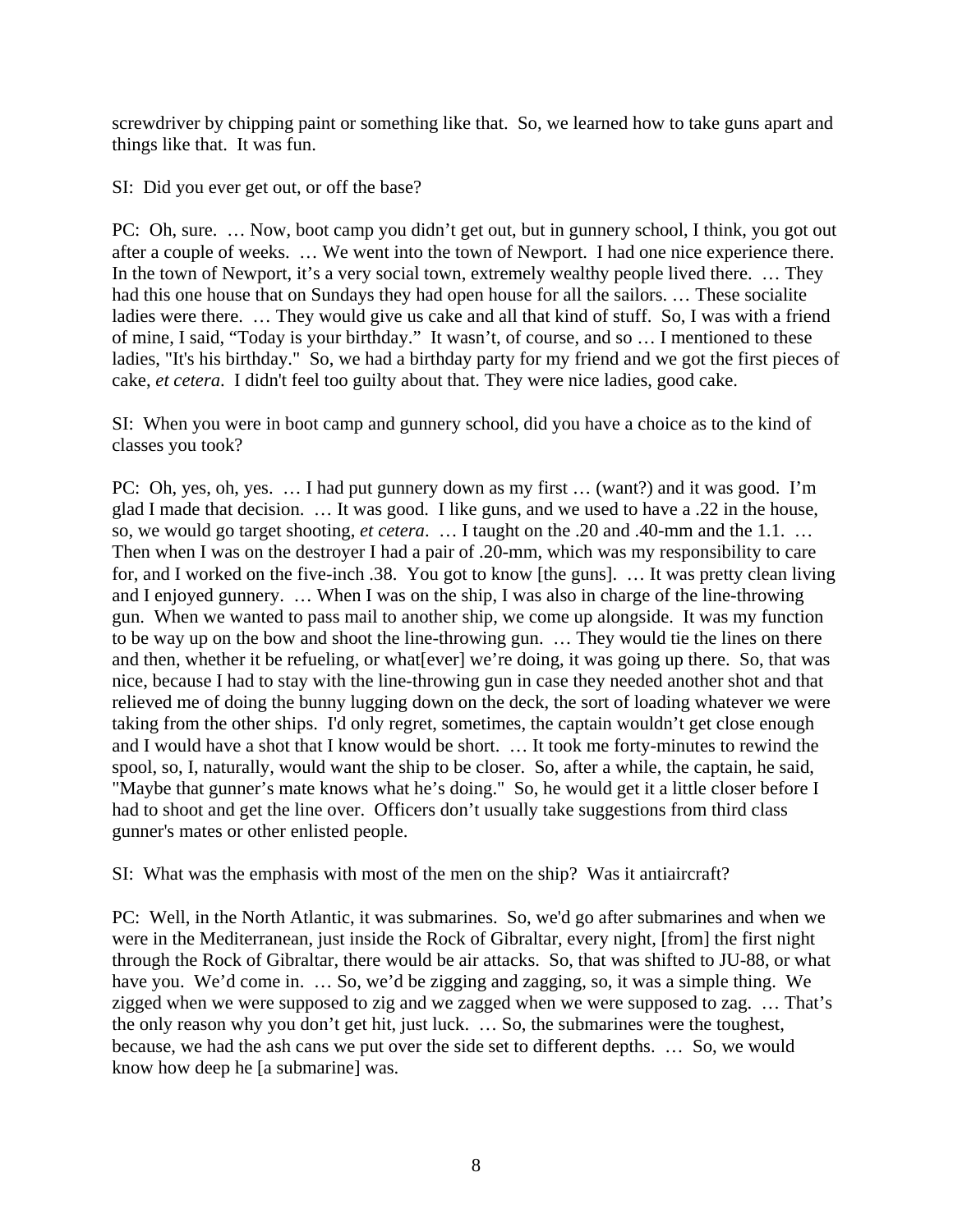----------------END OF TAPE ONE, SIDE ONE-----------------

PC: So, we'd be going over and dropping these ash cans. … Then when he starts to come up, you don't know whether he's coming up to fight it out, or coming up because he's wounded and he can't go any farther, or what have you. So, that was very exciting to know the submarine [was] down there and he's coming up. ... Is it going to be a surface battle or what? ... Because sometimes they would throw garbage out to let you think that you had … destroyed them, or something. ... They were very smart people as (young skippers?)

SI: At the time, was the U-boat still a threat at all?

PC: We thought so. I had no way to compare it to anything else, but we thought so. I served on a cruiser, the USS *Denver*, for just about two or three months at the tail-end. … The cruiser was nice, but it was huge by comparison to a destroyer. … You get lost on them.

SI: When you joined the *Moffet,* were you a replacement, or was it whole new crew coming on?

PC: No, in the Navy they just replace. … I don't know, I was probably one of, maybe, four or five new crewmembers and it was extremely crowded conditions. You sleep on bunks three and four high. … That was okay, but in the rough weather you could be thrown out of your sack. I've seen guys break arms during that. Again, when you're young, you could take those things in stride.

SI: How soon after you joined the crew of the *Moffet* did you have your first encounter with the Germans?

PC: It was in that twenty-seven days traveling to England, so, I would guess, maybe, about three weeks after boarding ship that we had the first sub contact.

SI: Did you have alerts or false alarms before that?

PC: No, but you had plenty of drills. … There'd be plenty of drills. … So, you just hope the drills wouldn't be on your sleep time. But you have to respond; because it became very well automatic once the bell went off. You grabbed your life jacket and you went up to your gun station. … I had more to do, because they were my guns, so, I had to make sure that they all ran properly, all that kind of stuff.

SI: How long did it take you to integrate with the crew?

PC: I'd say a matter of days, because we had some very talented [people]. We had a great chief gunner's mate who would keep an eye on the new guys coming aboard. … You'd be assigned to work with a more experienced person. ... You already know how the guns work and [how to] take them apart, *et cetera*, but you didn't know the maintenance of it, which was required being out at sea. So, it became very routine, worked very quickly and [it was] routine.

SI: You worked more closely with the gunnery crews.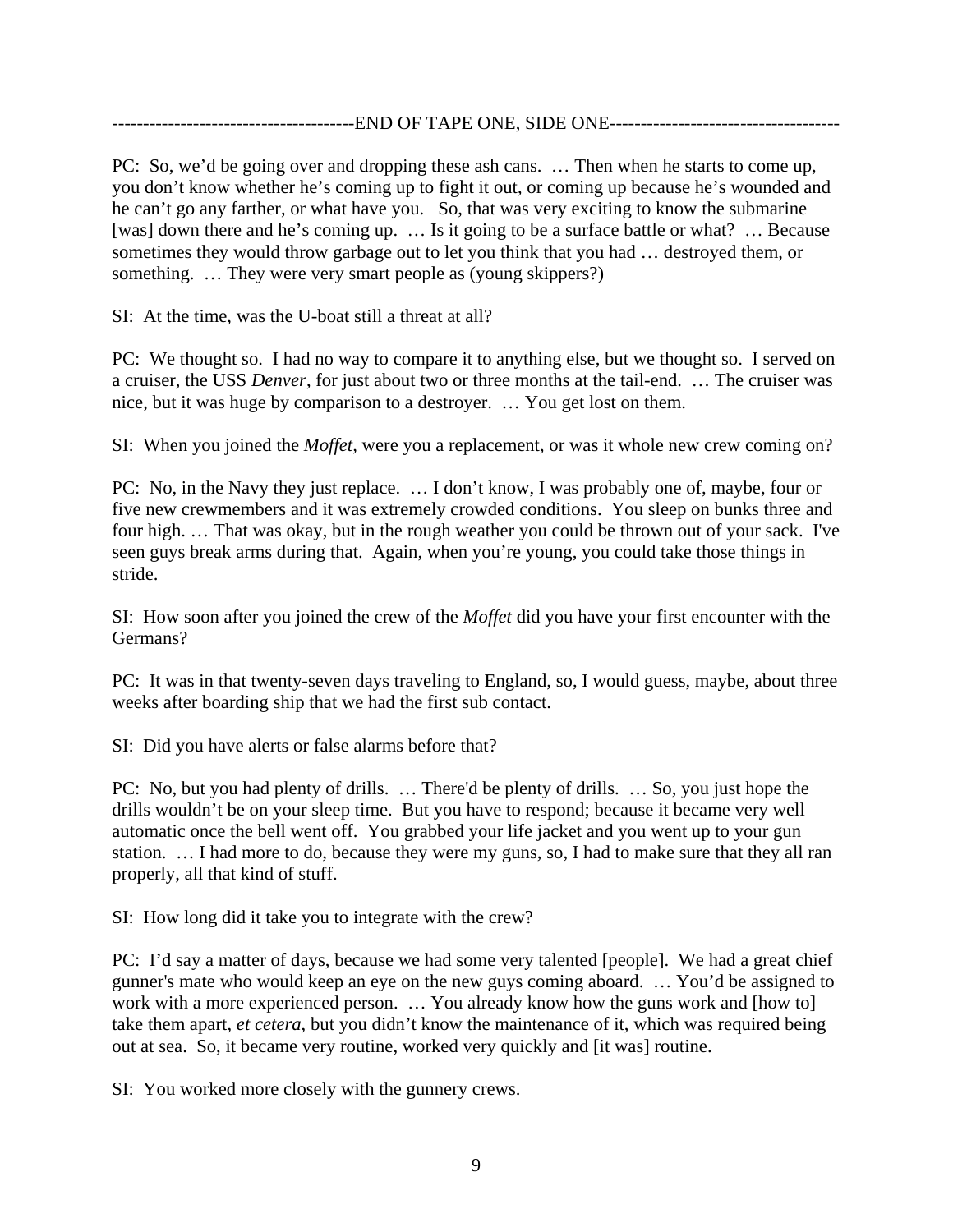PC: Yes.

SI: Were they mostly enlistees, or was there anyone who was regular Navy?

PC: There were very few regular Navy, very few. I never thought much about it, but there was no discrimination between the two groups. They all ate the same food, and they had the same quarters. Everything was equal. That's one thing about the Navy. It was an equalizing experience.

SI: Can you describe what an average day was like?

PC: Well, if you served … the midnight to four o'clock watch, … if you have that watch, you don't go to sleep and then … at seven, or so, you'd have breakfast and then it was too late to try to get any sleep. Then you went to your assignment, which was like the guns, and you gave your attention to them, see what they needed to do, make sure that they were all working properly. Depending on the gunnery officer in charge, we had one, who was an Annapolis man, we called him Paint Brush Dewitt, because he liked to have things painted nicely. He would come around to inspect our gun sections and he never inquired about the gun itself. … He said, "I want this painted," this gun shield, or something like that. Because the captain's looking down from the bridge and he's seeing this nicely painted gun shield and he supposes that officer must be doing a good job, *et cetera*, *et cetera*. We had a joke about him running out of paint. … I'll never forget the pleasure [I had one time when] I was all set to go with a friend of mine up to his [Dewitt's] stateroom and say "We're out of paint." So we went up there, we knocked on the door, and said, "Ensign Dewitt, we're out of paint." He said, "Oh, no, you aren't." He had two cans of paint in his stateroom for this emergency. [laughter] So he won that one.

SI: Some other people we talked to said the whole experience was just endless chipping of paint and repainting things.

PC: Well, that's true of the guys who were in the deck division. That's their job. They continually … chip the paint, but we didn't. There was always something to do on a gun to make sure that it wouldn't jam, or no saltwater got in it, or things of that nature. So, there was always some little tension. It was like having a child, you know, you have to care for it all the time. If you didn't, the gun didn't work, your ship is in jeopardy.

SI: What was your relationship like with all the other men on the ship?

PC: I had some great friends. … For many years after I got out, I corresponded with them and I've seen a … few. … We had a great bond. I was a best man in a wedding up in Massachusetts [for] a guy I went to the Navy with. Some real good friendships evolved from the Navy. … It was usually from your immediate contacts. … If all the … gunner's mates were sleeping in a certain area, those are the people you are with all the time. So, you go on liberty with them. … Those were the ones you would BS with and exchange lies with; brag about your prowess with the women with them and drink coffee [with them]. I mean, you have fifteen, twenty cups of coffee a day just to exist. I mean … that was normal.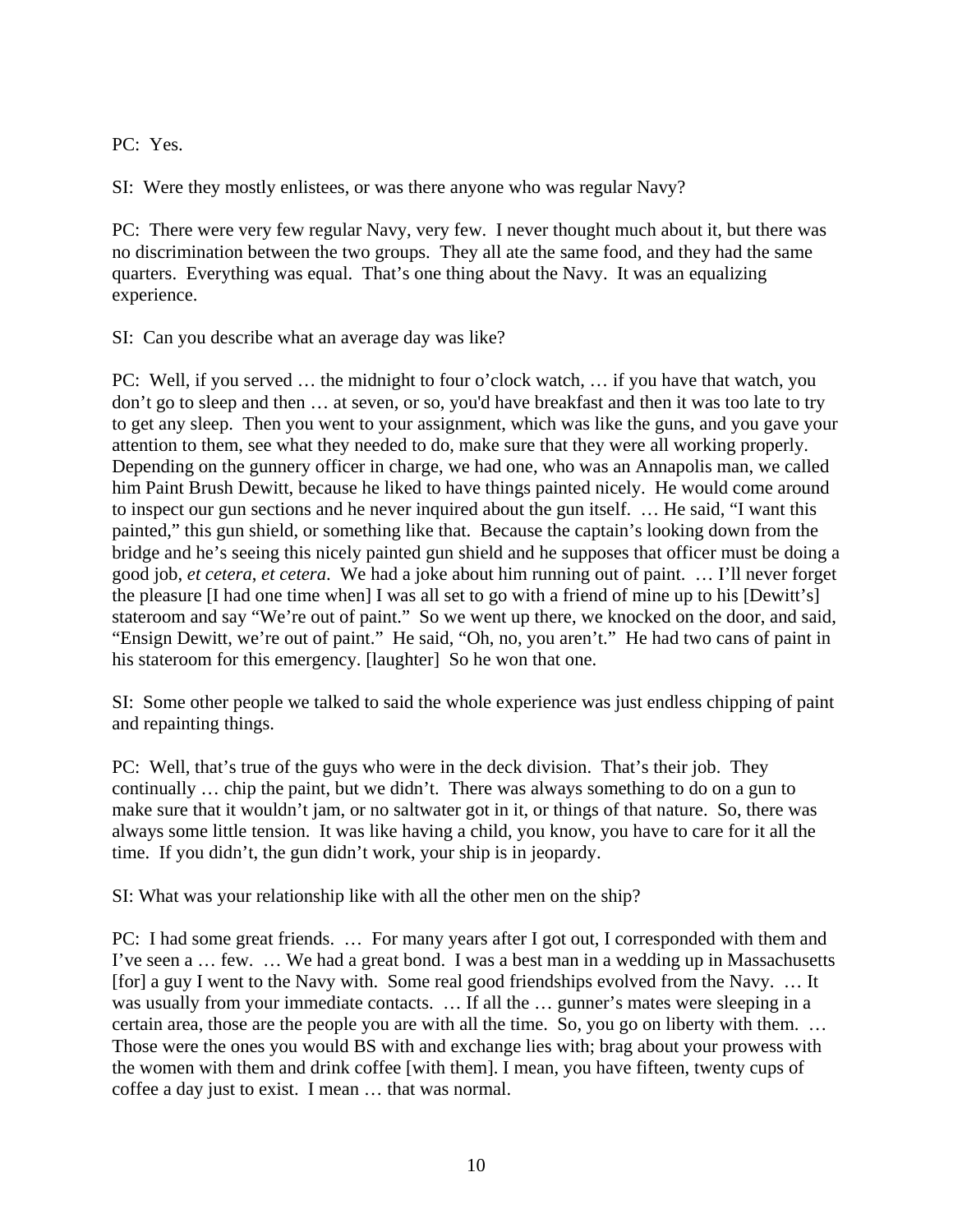SI: Were there any hostilities between any of the men?

PC: I'm sure there were. You can't live that closely without bumping into somebody, but I think most of the guys were mutually respectful of the others. … One of my most vivid memories was a friend of mine who was killed. … He was over the side, doing something, I forget what it was, and we were very close to another ship. … The ships had contact and he was crushed to death. Now that necessitated a burial at sea. … This was a vivid, vivid memory of mine. They hooked a chain on him, and then wrapped him and then the canvas, and then they, the captain, as I recall, came by and said some prayers. … They slid the body off into the ocean, into the dark ocean, and this was the North Atlantic. … Several of us went back on the stern, and stayed there a long time, just looking back and imagining that body going down and [knowing] we were never going to see him again. I'll jump forward to tie this in with Rutgers. One of my first courses was a basic English course. … The professor had us write about something, anything, and I wrote "Burial at Sea," which was still a moving, moving thing. … I got a four on it, I think, A, B, C, D. … I got a D on it and I was horrified. … What he did, quite properly, … you lose a mark for every punctuation error. So, here I wrote this moving experience, "Burial at Sea," which was ingrained in my mind, and this guy gave me a D on it. [laughter] … But I've been careful ever since about commas, *et cetera*, but, again, this [is] where you learn. He did me a favor, but I didn't think so at the time. I was still grieving. This was years later, but [I was still grieving]. I hadn't thought of that thing in, I just want you to know, a long time.

SI: Were there any other casualties on your ship?

PC: No, not really. There was nothing by gunfire, or torpedoes, or anything like that. Like this accidental death that I mentioned, maybe, there was one more like that. … I think there were more accidents when guys were on liberty, being hit by a car or something, than there were in action, so to speak.

SI: How often would you get liberty? Where would you go?

PC: Well, it depends where you were. If you were in England, we were in Plymouth, England, which is the home of the British Navy. ... So, it was port and starboard, half the crew was off at a time, … depending where you were. If you were in port for a two day liberty, you got one day off. … Then we went up to Ireland, in Belfast, and my most vivid memory of that was on the docks were thousands and thousands of soldiers and they were just waiting to be transferred to wherever they were going to go just prior to the invasion. Here I am, I'm looking at those guys, and I'm feeling guilty, because I'm going home. Depending where you were, if you were in North Africa, in Bizerte, or Oran, in Tunis, you would get a chance to see the area. I was always very inquisitive about other parts of the world. One of my favorite memories of the Navy is seeing these foreign countries. That was fun.

SI: I assume that before the war you had not traveled very much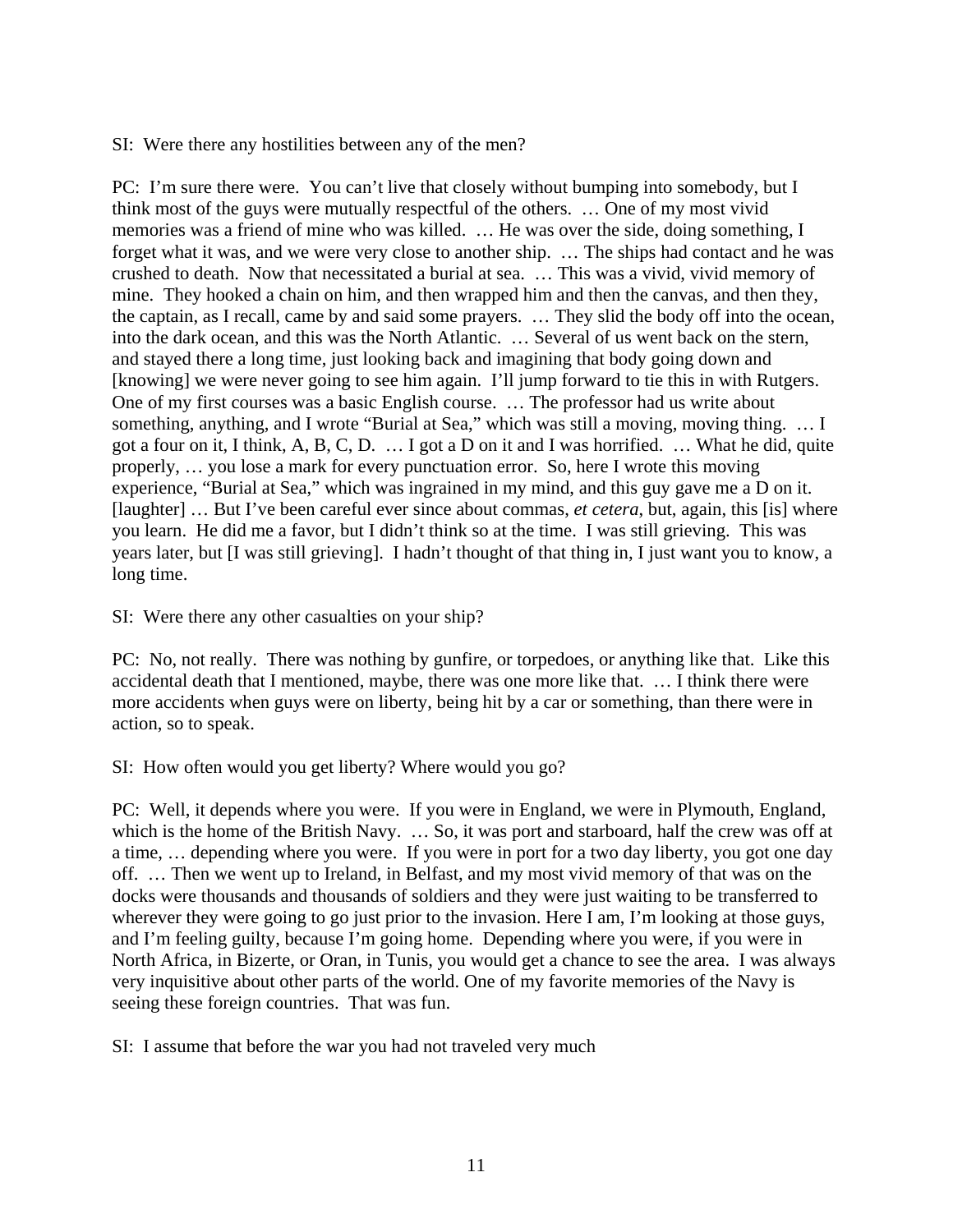PC: Just down to the Shore, yes, I … must have traveled alone, or with [my parents] but no, absolutely not.

SI: So, this must have been a whole new experience for you.

PC: Oh, yes, and … all of a sudden, you're eighteen years old, and you're all alone, and you're the boss … of your decorum, of your responsibilities, *et cetera*. … If you messed up, you had to pay for it, but the Navy was really good. … I'm always glad I made that choice.

SI: Was there any gambling on board the ship?

PC: Oh, sure. Oh, sure. … There was a poker game that would go on for days. I really didn't know how to gamble, … so, I didn't participate, but, I don't know, there was always [some kind of gambling]. You could make a bet on anything, the weather, if you wanted. … I can see the poker, or the crap games now, way on the deck, in the rear compartment. … They'd go on round-the-clock. Guys would go off watch and go in there. … They'd play until other duties came up, but there were always people to participate.

SI: When you went on liberty was there a lot of drinking?

PC: The only drinking on shipboard was once a month. We'd have to clean the, I forget what they call … the … front of the mechanism of, say, a five-inch gun for one, or the other thing. So, it was a ritual to say, "We're going to clean the breach of the gun this time." … Different guys [had] different responsibilities, and one was to get the one hundred and eighty proof alcohol they used to [drink]. So, one guy would put the coffee on, one guy would get the alcohol, one guy would notify the bridge to put a gun out of commission, because we were taking a part down. ... Then they'd bring the part down to the gunnery shack, like we called it. … The breach would be over in the corner, while everyone was sitting around having coffee, with one hundred and eighty proof alcohol, that wasn't very warm. [laughter] But, at any event, sure, on liberty, depending on where you were, there was [drinking].

SI: Did you ever go out to any English pubs?

PC: Oh, sure. Oh, sure. … At times we might be carrying … beer, say, a case of it. If we were in Sicily, and we were going up to the beach, … we would take the beer out there. … We could never … drink it on the ship, but you take the beer out to … the beach. … I saw … Palermo, and it's beautiful, with all the yellow trees and stuff like that, yellow beach. … There'd be beer there; it was nice. [It was a] nice sojourn.

SI: Did you ever interact with any of the locals, or other military personnel?

PC: Not very much. We stayed pretty close to ourselves. We really didn't have any reason to have any camaraderie with anyone else. ... We stayed by ourselves.

SI: Were there any Marines serving on your ship?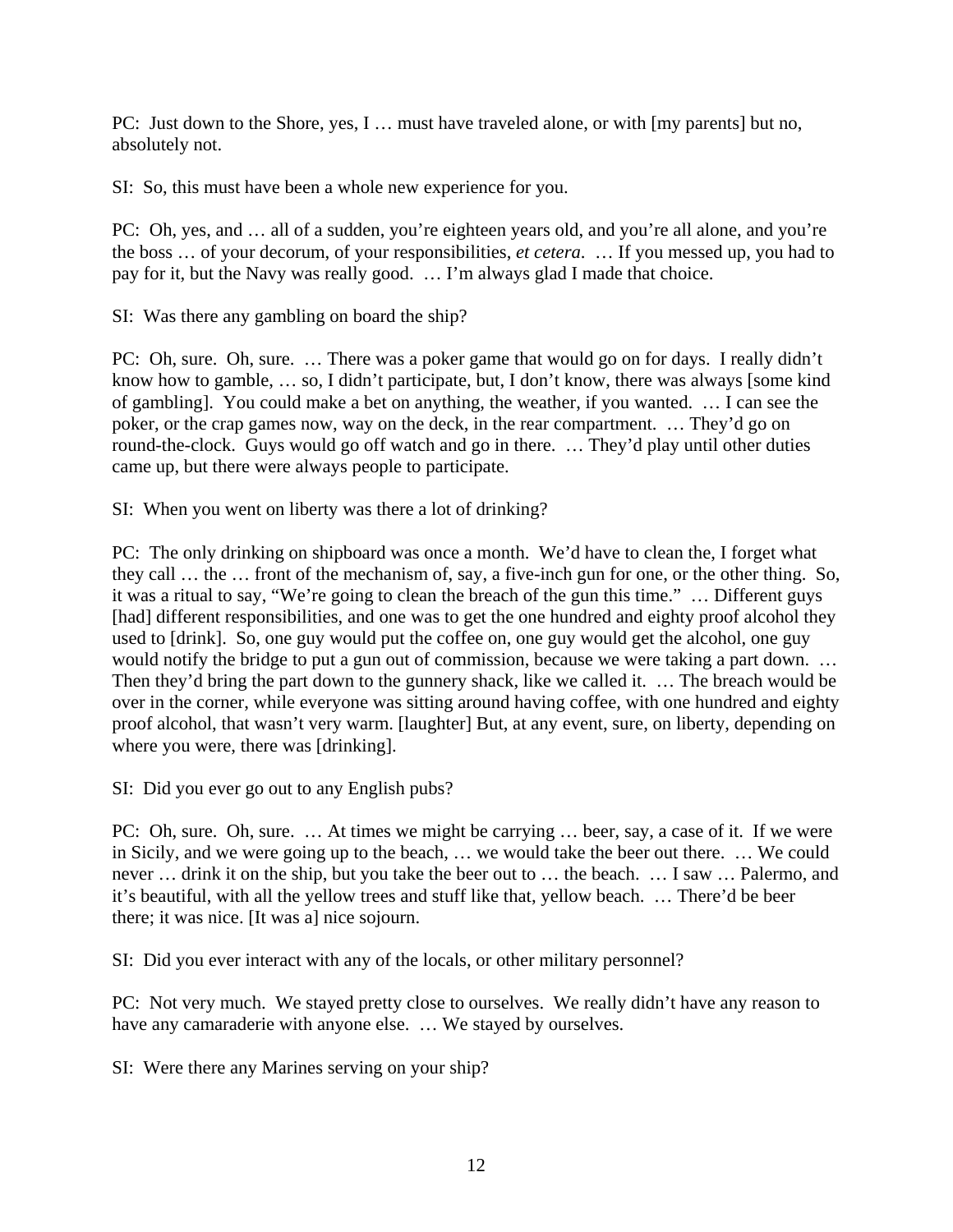PC: No. On the cruiser there was either four, or five Marines, but not on the destroyer. … They had a function to do. They're policemen. They were the policemen on the cruiser or the battleships, and what have you, … so, therefore, they would be … building an animosity, so, you didn't have that on the destroyer, which was [good]. I think they'd be given real trouble if there were any Marines on board.

SI: How were the conditions on the ship, were they tough?

PC: Yes. … The racks that we slept on were either three or four high and the distance between all the aisles, or the racks was, I'd say, … maybe, less than three feet, so, therefore, you got six or eight guys, … who all have to dress and climb aboard their racks right in the same square footage. … It could be a problem, but, I guess, we were pretty respectful … of each other. … You worry more about falling out than anything else.

SI: What about other creature comforts like food and shelter? Were they adequate?

PC: Well, they were adequate for that time and place. You wouldn't want to go to take a shower today in what we did in 1943 or '44. … You just wouldn't. … It was adequate for our situation. You didn't know any better.

SI: What else can you tell us about the men that you served with? Did you notice differences based on where you were from?

PC: Oh, sure. … We left from New England and New York, see, basically Brooklyn, and then there was a lot of Southerners … in the Navy. … There were no … problems as far as … animosity … between the people. The only blacks, as I recall, [would] do … mess duty. … They were very much to themselves and there was no problem between the blacks and whites, because they stayed by themselves. At that time, the only sea duties that the blacks would get would be on black ships. They would be totally … black, … which was wrong. It should've been integrated, but who knew it then? No one really cared to explore the need for that.

SI: How often were you able to get mail?

PC: It varied. We got a sort of routine of every two months we were back in Boston, so the mail knew where to find us, so, when we pulled in after … two months, we usually had mail there. … If we [went] back to Africa, or someplace, they'd get mail to us later. … That wasn't a major problem.

SI: Did you always cross the Atlantic with a convoy?

PC: No. … We had a commodore on our … ship, … and he was boss of the whole convoy. So, we usually traveled with, say, half a dozen destroyer escorts, and there might be a hundred freighters involved. … As I remember now, we'd go over with a crowd, and go back with just the DEs [destroyer escorts]. That's so long ago.

SI: Were you aware of the D-Day invasion?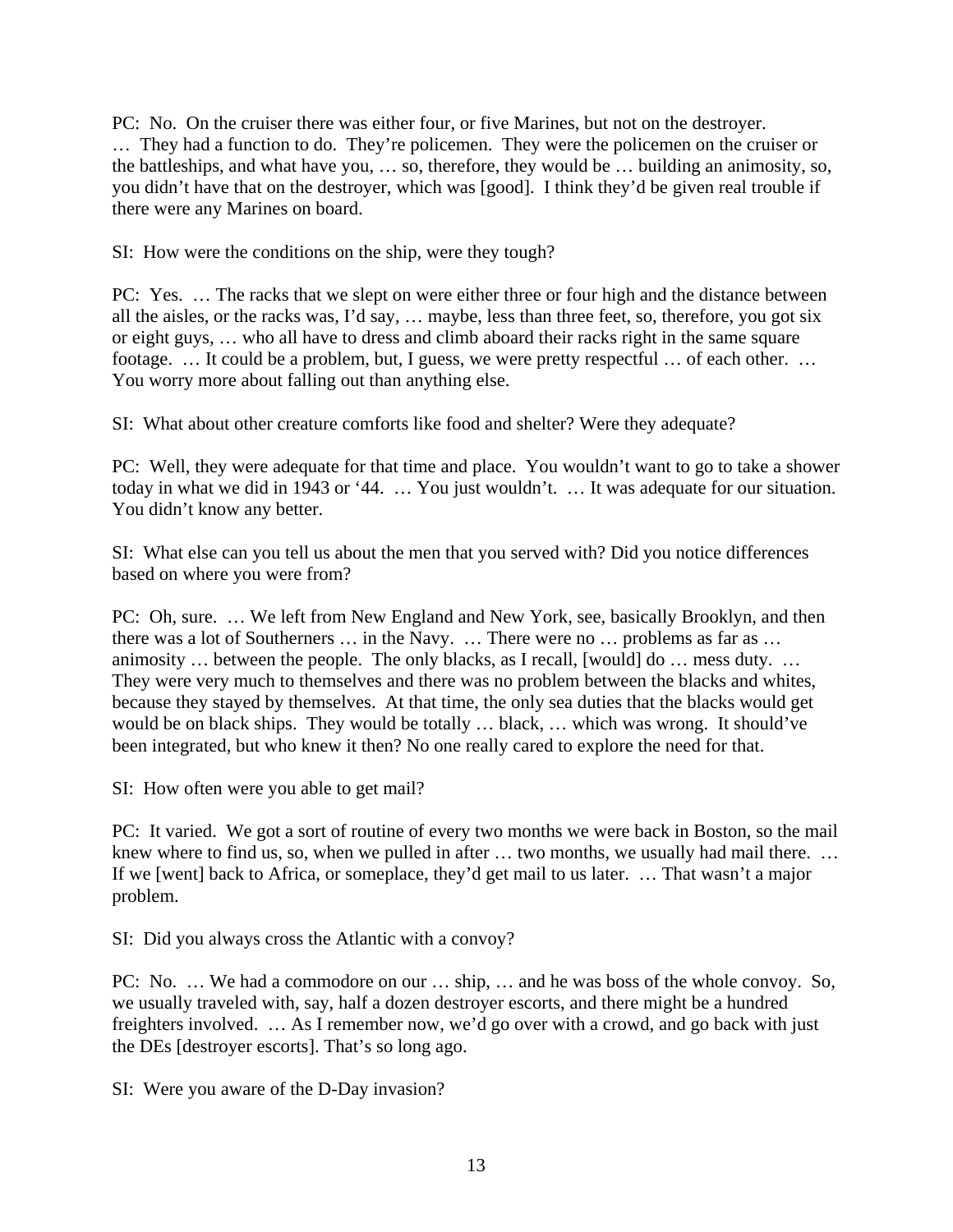PC: Oh, yes. Oh, yes. I'd say, especially, when we [were in Belfast], it hit me in Belfast. I was on one of those long, dark piers, and I saw these thousands and thousands of soldiers and everybody knew what it was all about. … I read a lot of things on D-Day since and I'm very happy that I wasn't part of it, because those guys ... really got it tough, really had it tough.

SI: Can you tell us anything about your specific duties?

PC: Well, … I had a pair of .20-mm on either side of the ship, just below the bridge. … When the general quarters sounded, I'd race up there, and we'd take the covers … off the guns, and you'd strap in the guy who was going to … actually [be] firing. … [We would] make sure the ammunition is available and then we'd just wait. … Usually, we had nothing to do on a sub attack. The torpedo men, they were the ones who had to man the stern racks. … They had to set the timers on the ash cans, and roll them out on order, or shoot them off the sides. They … had most of the work during the sub attack. So, on air attack, they wouldn't do anything and we did whatever we had to do.

SI: Did you ever shoot down a plane?

PC: I don't think so. It happened so fast. … The Germans, as I recall it, they'd come in … two planes at a time. … They usually, you know, [would be] zagging. One goes to get your attention this way, and the other comes in and drops the torpedo, which, fortunately, would just keep on going. Because, again, if we're zigging, and properly so, that thing is passed us by, I'd say, a hundred yards. … So, there was nothing you could have done about it. I'd pray, which there was a lot of, I think.

SI: Did you ever see ships get hit?

PC: No. … No. …

----------------------------END OF TAPE ONE, SIDE TWO-------------------------------

SI: This continues an interview with the Honorable Peter Campbell on October 11th, the year 2002. Please continue

PC: No. … Again, we were all fortunate. I didn't see any ships get hit, or go down. I think, … again, you practice something. I think, the big emphasis on submarine attacks had lessened by the time we were there, so, I'm sure the ships [that] were ahead of us by a matter of a few months did sustain a lot of casualties, so, we were lucky.

SI: Did you talk with any of the people who been on your ship before you?

PC: Oh, sure. The ship had been in Recife in South America for a couple of years, so, they had some submarine encounters … coming up in the Caribbean. So, we got to know a lot about life down there, you know, talking to them.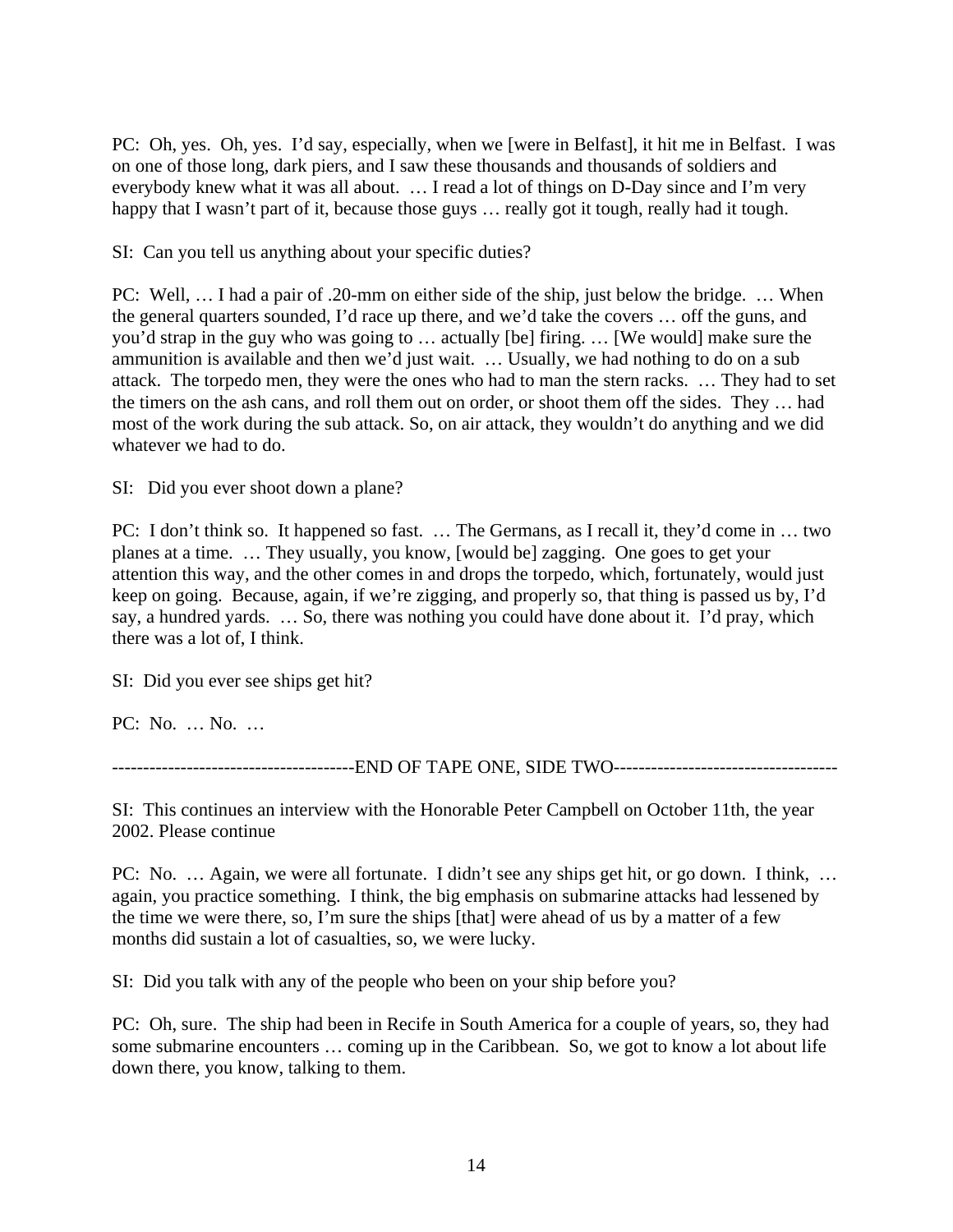SI: How often did you go to the Caribbean?

PC: We went down there a couple times. … One time was when we were escorting a shakedown cruise of, I think, it was an aircraft carrier. … I think on that trip we went to Trinidad. I don't recall a great deal about [it]. I've been to the Caribbean many, many times since, but it was on pleasure. … Most of our … runs were over, from Boston to North Africa, and Sicily, and that area. …

SI: Did you ever escort hospital ships back?

PC: No. They were much faster than we were. … I think, they went by themselves, because, these destroyers couldn't make any time. In fact, now they can, they can really move, but, no, I think most of those ships worked by themselves.

SI: In another interview we were told weather was often a big factor. Was that true on your ship?

PC: Oh, yes. … Weather was always a factor. … Even the factor of whether you had a Saturday morning inspection, or not. If the decks were awash, they wouldn't have the inspection. So, we had a very fortunate [situation]. We had an Indian [helmsman], and American Indians were very good at being helmsmen. They would move us along. … We used to bribe this one helmsman, who would be serving on a Saturday morning, to steer the ship so we'd get extra water on the decks, so they would call off the inspection. [laughter]. … Well, I remember one time, and this may be hard to imagine, that we did a fifty-eight degree roll. Now, that's not a record, but imagine what forty-five is. … We were fifty-eight degrees. … This … was the ship that happened to be involved with the waves and part of that [was], nobody wore their lifejacket. Immediately, after, everybody had a lifejacket on. [laughter] But the weather that was the worst was the cold and the ice. … We went down … from Norfolk to New York, or vice versa, and we had a very, very bad ice storm. It was horrific, really. … We pulled in, I guess it was Norfolk, and we were a sheet of ice. The whole ship was just ice. We must have looked like something very weird. … The ice had accumulated. Now, the worst part, guys had to be out all night long, [because] you're on watch. So, you get in that weather whether you like or not. … But, again, we were so young it didn't bother us.

SI: Did you ever have anybody get washed overboard?

PC: … When the weather got rough, we put up catwalks … for about six feet above the deck and that's what you walk on. No, I don't recall anybody getting washed over, but nobody went on the decks … when they were really awash. It was too dangerous. But the catwalks … served a good purpose.

SI: What did you think of the Germans?

PC: I don't recall, … I never thought of them as anything but the … enemy. … When you see a submarine coming up to the surface, you're not talking to him, "Hey, Charlie, what are you doing, what's wrong?" He's coming up, you think does [he] have a scheduled fight with you or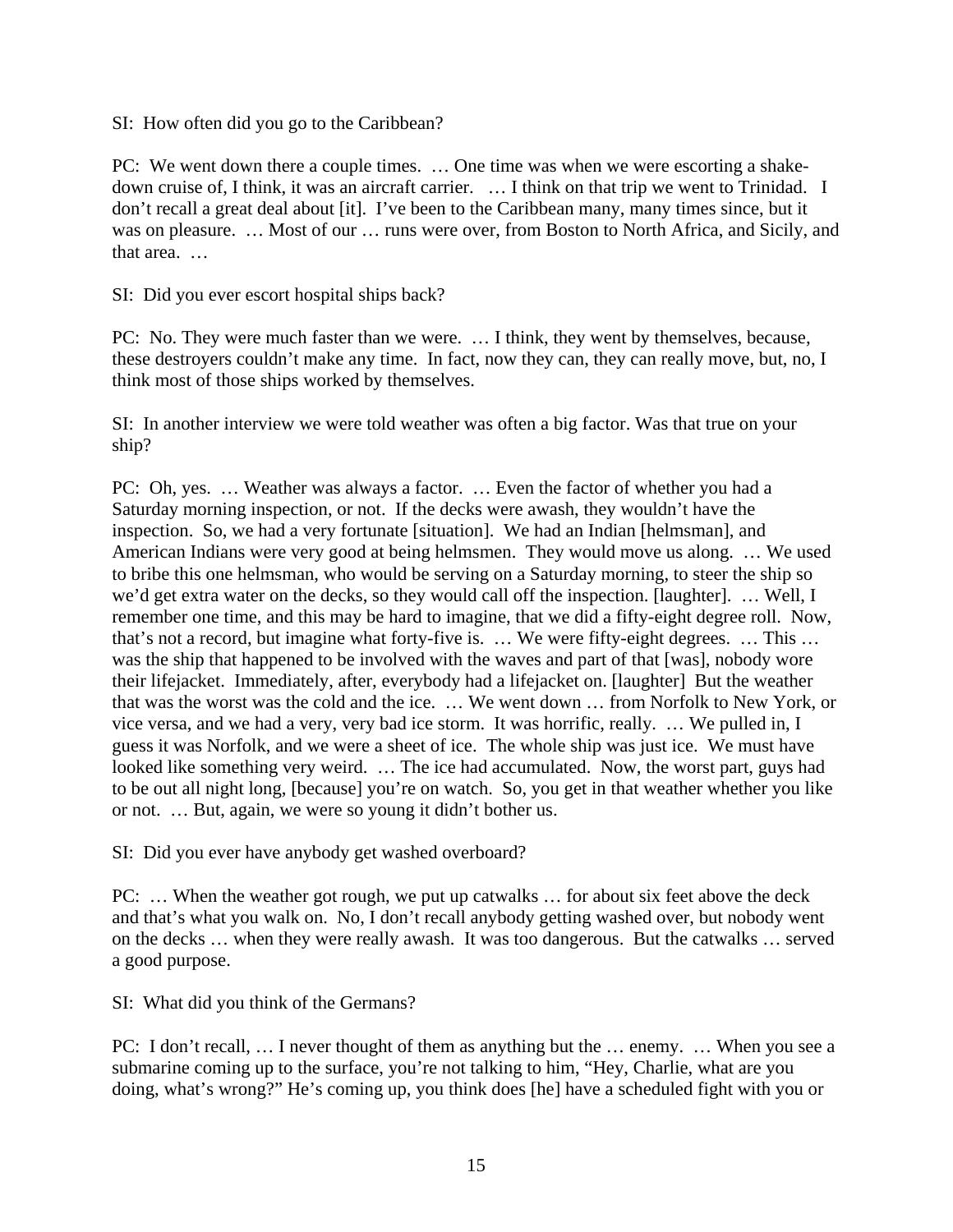not. Now, you're getting ready to do that, so both sides are doing their job and getting ready to defend themselves and hurt the other guy. … So, I don't think you had much time to … form any real opinions about whether they were nice guys or not.

SI: How much discipline was there on the ship?

PC: Well…

SI: Was it clean?

PC: No. No, because, first of all, it was an older ship. It was built in, I think, 1937, and you'll never get an old ship as clean as you'd like, because there's always oil. … Everybody was clean. There was a laundromat on the ship. … We all, of course, wore dungarees. … You stayed as clean as you could, but it wasn't as if you were on a battleship. You knew you'd be a lot cleaner and neater and stuff like that, that way [on a battleship], but it wasn't bad, just crowded.

SI: Did you have officers who were strict about doing things by the book?

PC: Only the Annapolis graduates, otherwise, no. No, the officers, they were … very fair and there was not much interplay really. They'd come around and we [could] always tell, like a new gunnery officer. The first day he would come around and watch you. The second day he would ask you questions. The third day he would tell you how to do your job. This was the routine. [laughter] ... We used to kid about, but it was true. I mean, he didn't know what the hell we were doing, anyway, and we had to know what we were doing. It's too important otherwise. So the officers, … they didn't bother you.

SI: Most of them were ninety-day wonders.

PC: I think so, yes, yes. … There were some who were like a Mr. Roberts [Judge Campbell is referring to a 1955 comedy film about an American naval vessel in World War II] type of thing. Obviously, he'd have a personality that would be a lot more favorable than another one would. … The Mr. Roberts-type was the type that you could go and complain to or something if it was necessary.

SI: When did you leave the *Moffet* and switch over to the cruiser?

PC: … We decommissioned the *Moffet* in Charleston, South Carolina and during that period we stayed at the Citadel Military College, which was kind of nice. So, I'm going to say that was in, say, December 1945. … Then, I think, I'm not sure, I went to the cruiser after that. … Then I was discharged March 6, 1946.

SI: Do you remember V-E Day?

PC: Yes. I was in Norfolk, Virginia on V-E Day and that was really exciting. I couldn't do anything about it, but it was exciting, just the news of it.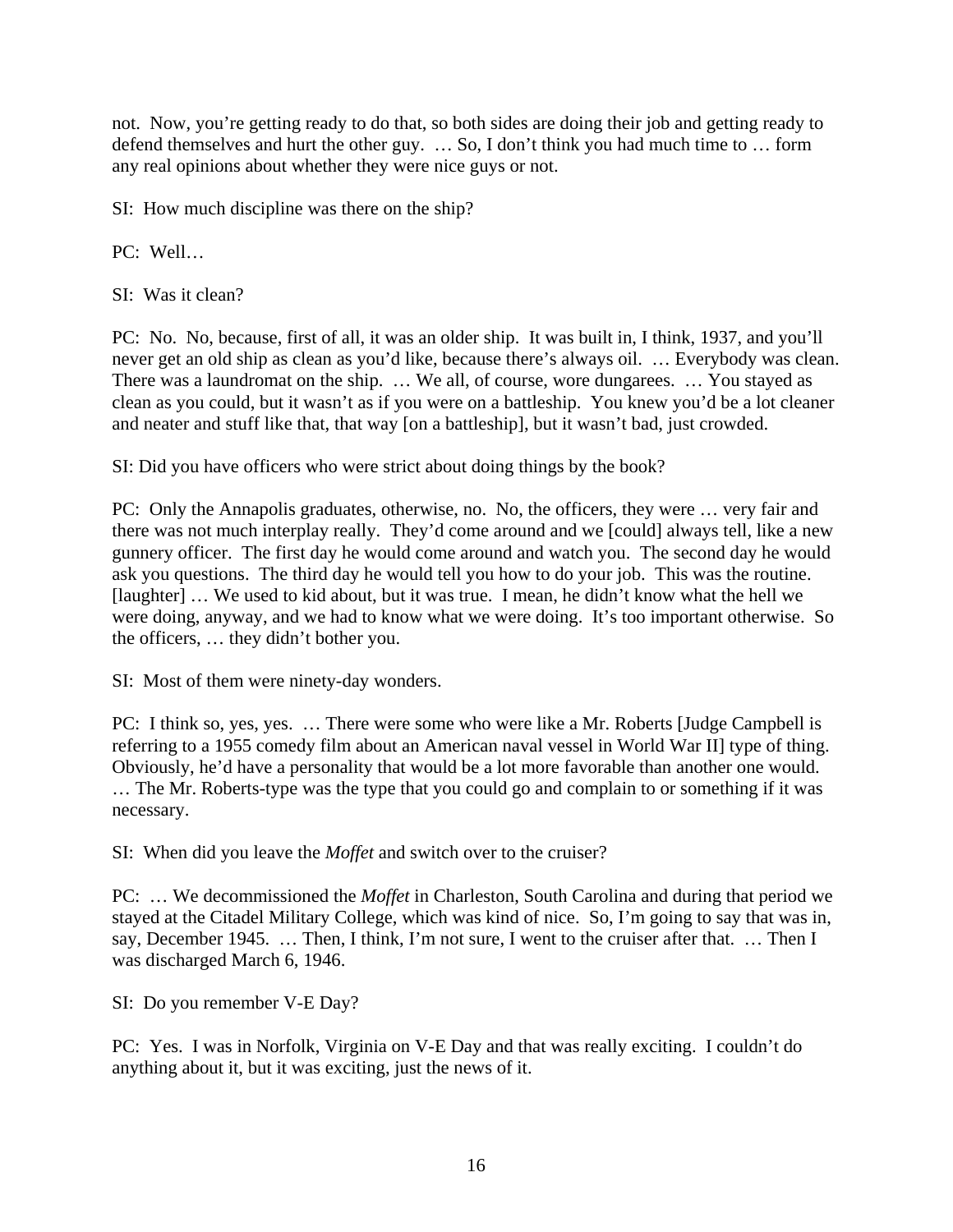SI: How did the end of the war affect your duty?

PC: Well, … there was a point system to get out. … Everybody was counting their points all the time, and trying to make sure that they had enough points … to get discharged. So, that, again, was a preoccupation. While I was on the cruiser, I asked for advanced hydraulic training *et cetera*, but they were going to be so hard up for experienced people that they were offering [quick advancement]. I was a ... gunner's mate, third class. They were offering you chief within a year, if you stay[ed] in, and we all said, "Thank you, no, but I got to go home." But you could have done [that] in any rank right after the [war], when things were really winding down, so, now, just being a chief petty officer didn't mean that much to me either.

SI: What was the decommissioning process like?

PC: You had to take all the good things off the … ship. … I hate to say this, but it was a lot easier to toss it over the side in the dark, in Charleston, then to carry it to a truck, or wherever they were going. I knew one guy who set up a machine shop in the South somewhere by appropriating various machines and tools and stuff like that from the ship. … They were just throwing … things away. So, there wasn't much formality to it. … I saw the USS *Missouri* being commissioned [June 11, 1944] in the Brooklyn Navy Yard. That was interesting, because, that became a very famous [ship]. That's where MacArthur and his generals and all of them were [when the Japanese signed the surrender]. … So, … I saw that in Brooklyn Navy Yard and that was a huge, huge ship. So, that was the commissioning of that. But, no, I don't recall any really sad incidents of the decommissioning of the ship.

SI: Your duties on the cruiser were the same?

PC: No, it wasn't. I was assigned to a six-inch turret. There were two or three guns on there, but I was assigned to that. … There wasn't much to do, … just keep them clean. … I … had that job because of the hydraulics involved and I had gone to this school in Washington, DC for most of that.

SI: Do you remember hearing about Franklin Roosevelt's death?

PC: I'm sure I did. I … can't recall it right now, no. …

SI: How soon after leaving the Navy did you go to Rutgers?

PC: It was three months. … I started here, in New Brunswick, and I took two courses. I just didn't want to … wait until the fall and just be blind-sided, I felt, with a whole bunch of [classes], a full schedule, so, I took two courses, an English, and then a math course, I'm quite sure, in the summer time. … That was it. … Then comes the fall, [and] I took the regular [course load]. I was a political science major, [and a] history minor. I was just at Rutgers for three years. They had a system that your first year in law school would count as your last year in college. So, I spent a little over three years here, then I went to law school, Rutgers in Newark, and then that was it.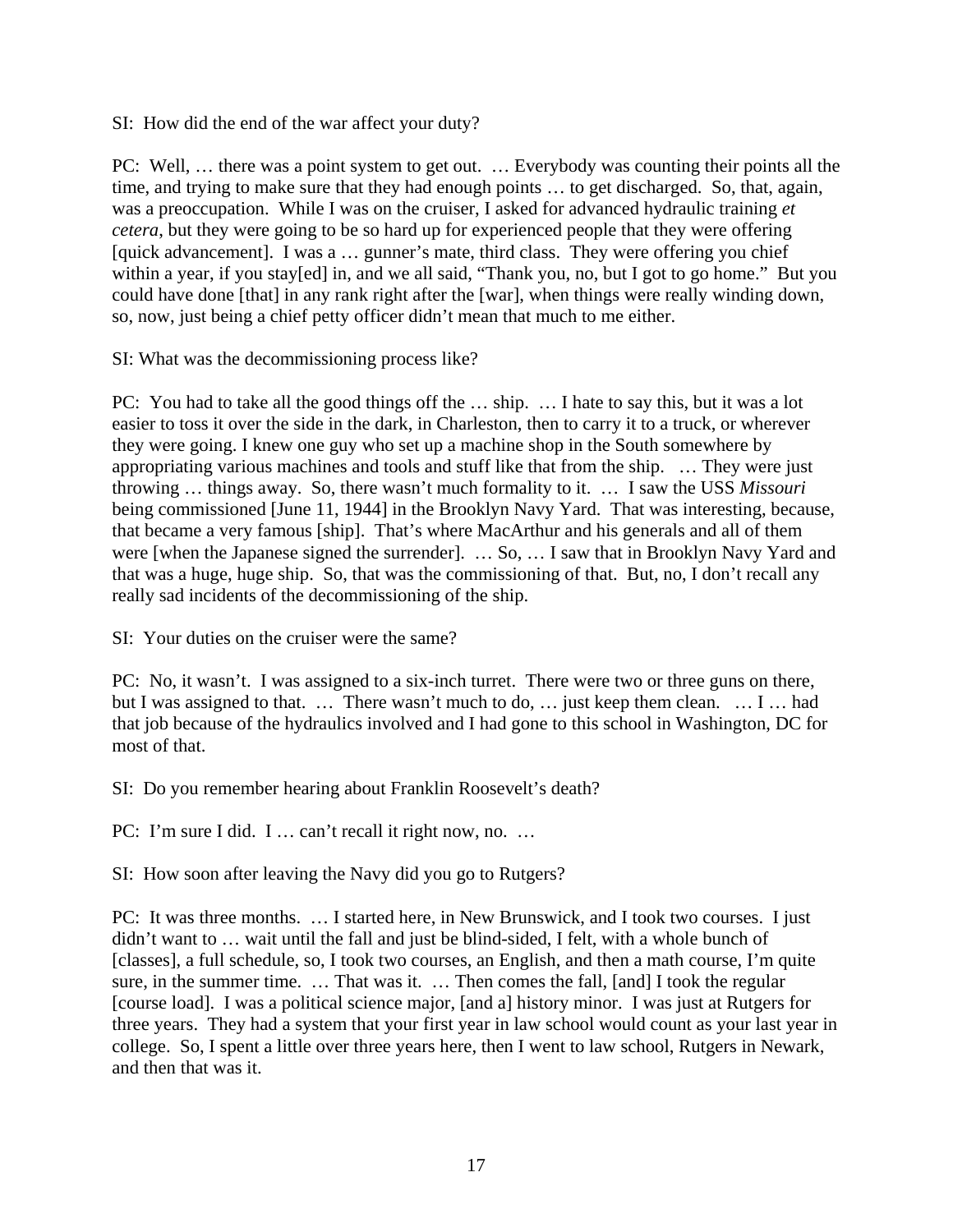SI: Did you find that a lot of your classmates were World War II veterans and on the GI Bill as well?

PC: Yes. We were all like in a mold. … We all wore Army and Navy jackets, and we were all about the same age. It was the non-veterans who were the exception. I belonged to the Delta Upsilon fraternity, which was a great experience. … The young guys were the guys that weren't the veterans. … We all got along fine. There were no problems, but the majority seemed to be all veterans.

SI: Could you see, mentally, the difference between the veterans and non-veterans?

PC: I just think that the veterans lied more and cried more, maybe, and told more war stories than were necessary. In all, there was not that much of a difference.

SI: Did you have the idea of going to law school when you first came to Rutgers?

PC: Well, … my grandfather was a Supreme Court Justice, and I was named after him, so, in growing up, everybody inevitably said, "You're going to be a lawyer," so, I decided, I'd do anything in the world except be a lawyer, because, I'd been hearing this, all this time, so, the Navy cured me of that. So, I said, "I'm not going to make any decision now, but maybe I'll go to law school and maybe I won't." Then, as college went on, I decided to try law school. … It was ... a maturing process. ... My family never bothered me. My family never bugged me at all about it. It was always the relatives, and the name, and all that kind of stuff. But it worked out well, having the time by myself in the Navy to decide I wanted to go to college, and it was good for me to have time in college to decide I wanted to go to law school, so, one sort of followed the other.

SI: Could you go over what Rutgers was like before the war? Did you see how things changed?

PC: Just in numbers, I mean, like walking up College Avenue, to go up to the gym. I mean, the sidewalks were crowded. It's probably the same way today, I don't know … but the sheer numbers were what [was different]. ... The class sizes, I'm sure, were larger than they are today. … You were reminded of the service [all the time]. See, we all kept our jackets with our service emblem [on them], so, that was a reminder. … Then, if we went down to the Corner Tavern, there'd be lies over who was the bravest of all, you know that type of thing. … I'm sure there was an awful lot of exaggeration done by all of us, as far as our heroics and winning the war, *et cetera*.

SI: Were there a lot of veterans in the fraternity?

PC: Yes. … It worked out well. I've maintained a lot of friendships from the DU house, a lot of friendships.

SI: What made you decide to join that fraternity?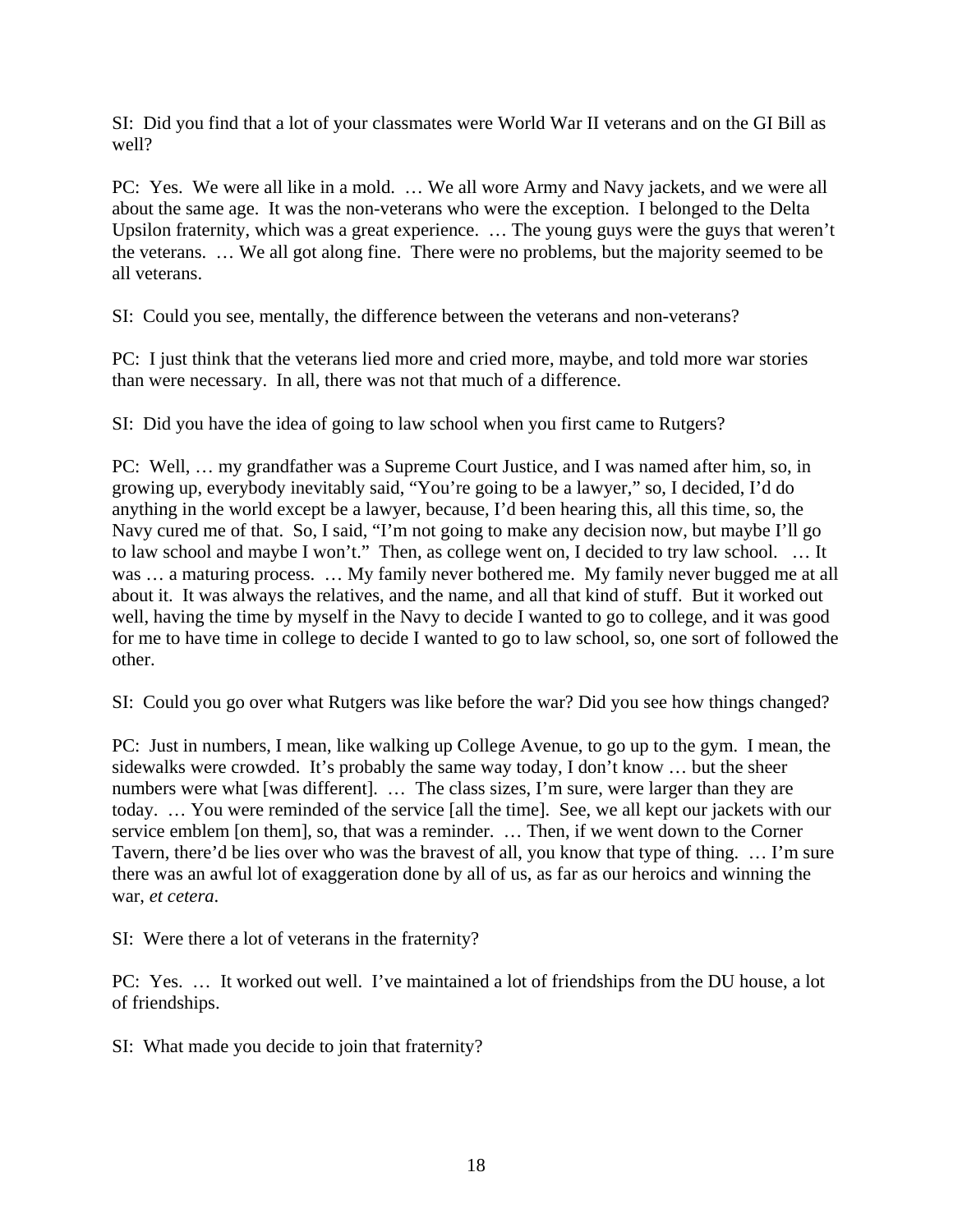PC: A friend of my sister's, my sister being a librarian, he was a DU. … I had known him and, so, he suggested that I come around and see the house, *et cetera*. … I did and I liked the people who were there and that was it. It was a very simple, simple choice.

SI: Did you have to go through the regular pledging traditions?

PC: Oh, sure. Yes, but it wasn't rigorous at all, because we were all bigger than the upperclassmen. [laughter]. So, I don't recall any bad experiences that way. No, it was good. I ended end up being president of the DU house, and I enjoyed that. I was on the Inter-Fraternity Council. [I] played freshman lacrosse, very poorly, but I did that. … I was in Crown and Scroll and I enjoyed my time here, very much.

SI: What was your favorite subject?

PC: My favorites were American history, [with] Professor Richard McCormick, I took his course in American history and also New Jersey history which was fascinating. We had our fiftieth and I told him then, I said, "You were voted the most popular professor when I [was there]" and he said, "Tell me more" [laughter] He was a great one, and I enjoyed political science courses. Everybody knew Professor John George. I knew him very well because he [had] lived up the street from me since I was born. He was going to teach, I'm digressing a little bit, but he was going to teach in a West Virginian, northern, town one summer, so, he … walked down the street and he said, "Petey, I'm setting out to go to West Virginia." He had a heart condition, so, he said, "Would you drive with me?" So, I said "Sure." He was a bit eccentric, anyway, so, we took off, and we were in the middle of the Pennsylvania Turnpike, and he said "Pull over here." So, we pulled over, and he goes in the trunk and he gets this silver horseshoe set. So, we played horseshoes on the Pennsylvania Turnpike before we went on to (Morgantown?). Two years later, a friend a mine says, this is the darndest thing, "I was driving down the Pennsylvania Turnpike, and I saw two jerks playing horseshoes, and one of them looked just like you." [laughter] That was my Professor George story.

TP: What was the social atmosphere like at Rutgers?

PC: Well, socially, they … still had the soff hop, that was a big thing, and the junior prom they were big deals and the [Military] Ball. ... But mostly social stuff was done in the fraternities, ... so, it was … nice. I don't think you wanted for any more than was present.

SI: Do you remember Dean Metzger? Wasn't he a Delta Upsilon?

PC: Yes. Yes. I knew him. … He was a trustee, I think, of the fraternity. He would come to the meetings a couple times a year. I knew him … later. He was a Freeholder before I was. As a matter-of-fact, I was asked to speak at a dinner they had for him when he was leaving the board. He was a fine guy. He was very friendly with Dr. Mason Gross. I don't remember any run-ins with them. I think … most of them were quite deferential to the veterans. Although, I remember we had one assistant dean, Dean (Curtin?). We had convocation up at the gym and he made our blood boil, because, he used all these Navy expressions like, "Knock it off." You know, stuff like that. … That was the last thing we wanted to hear from him, having a dean get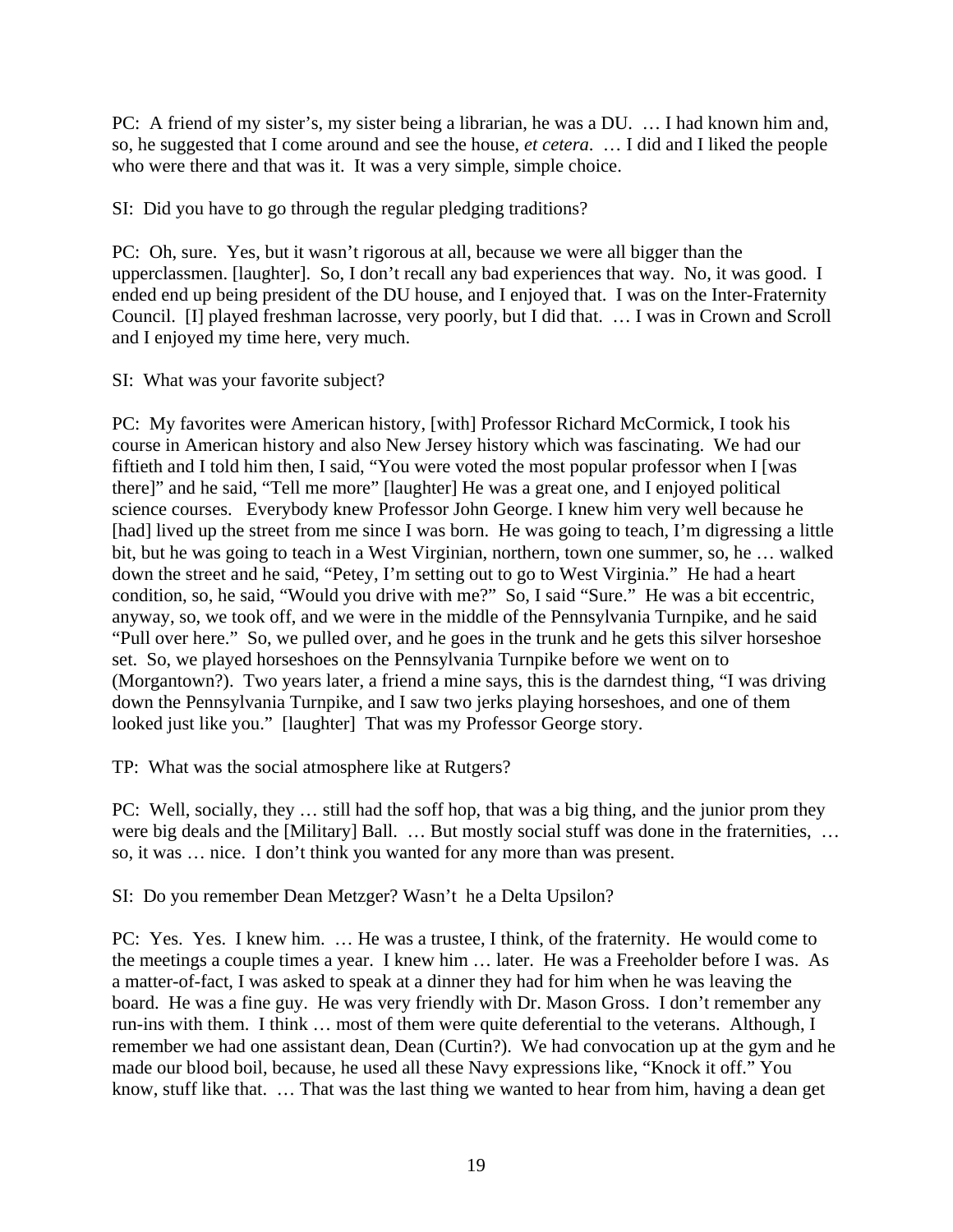up, and [talk like that]. I guess, he'd been in the Navy, I don't know, but he thought he was being one of the boys by talking this way. That was not well received, but he was … not a bad person. Now I was friendly with Howard Crosby, the dean of, I can't think of [it]. That's not important. [Howard Crosby was the Dean of Men].

SI: Where you a member of the New Brunswick City Council?

----------------------END OF SIDE ONE, TAPE TWO----------------------------------

PC: Quickly, at that time, a lot of stores were closed. … It wasn't ... good. … I think it was during that period. … This was before what I call, "The Rebirth of New Brunswick." The "New Brunswick Tomorrow" organization came in much later and turned the whole thing around. … New Brunswick was just like Perth Amboy, or … Newark, or any other older city. They had all the … [same] problems, so, it wasn't a happy place. But we didn't get much further, really, then the Corner Tavern, then this whole area around the college.

SI: In 1950 you moved on to law school?

PC: Yes.

SI: You were there for two years?

PC: Three, yes, and I commuted to law school by train. I was living at home in Highland Park, [and] commuted by train. ... It was uneventful.

SI: What did you think of the program there?

PC: I have no way to compare it to anything.

SI: Was it a good education?

PC: Yes, I think so. I mean, not the best, but it was good. Yes, but my allegiance to Rutgers is to New Brunswick, not to the law school in Newark. That's my feeling about it. … The attendance, … like in a football game, everyone went to a football game. It wasn't like [today]. I see now, that a lot of students don't go. … Maybe we were the grizzled veterans, so to speak, but we just assumed you'd go there; to the football games and basketball.

SI: Did you feel, being in the service for so long, that you had missed out on what was going on at home?

PC: I'm sorry, I didn't understand.

SI: Most veterans feel like they might have missed out on parts of life during the war.

PC: Yes.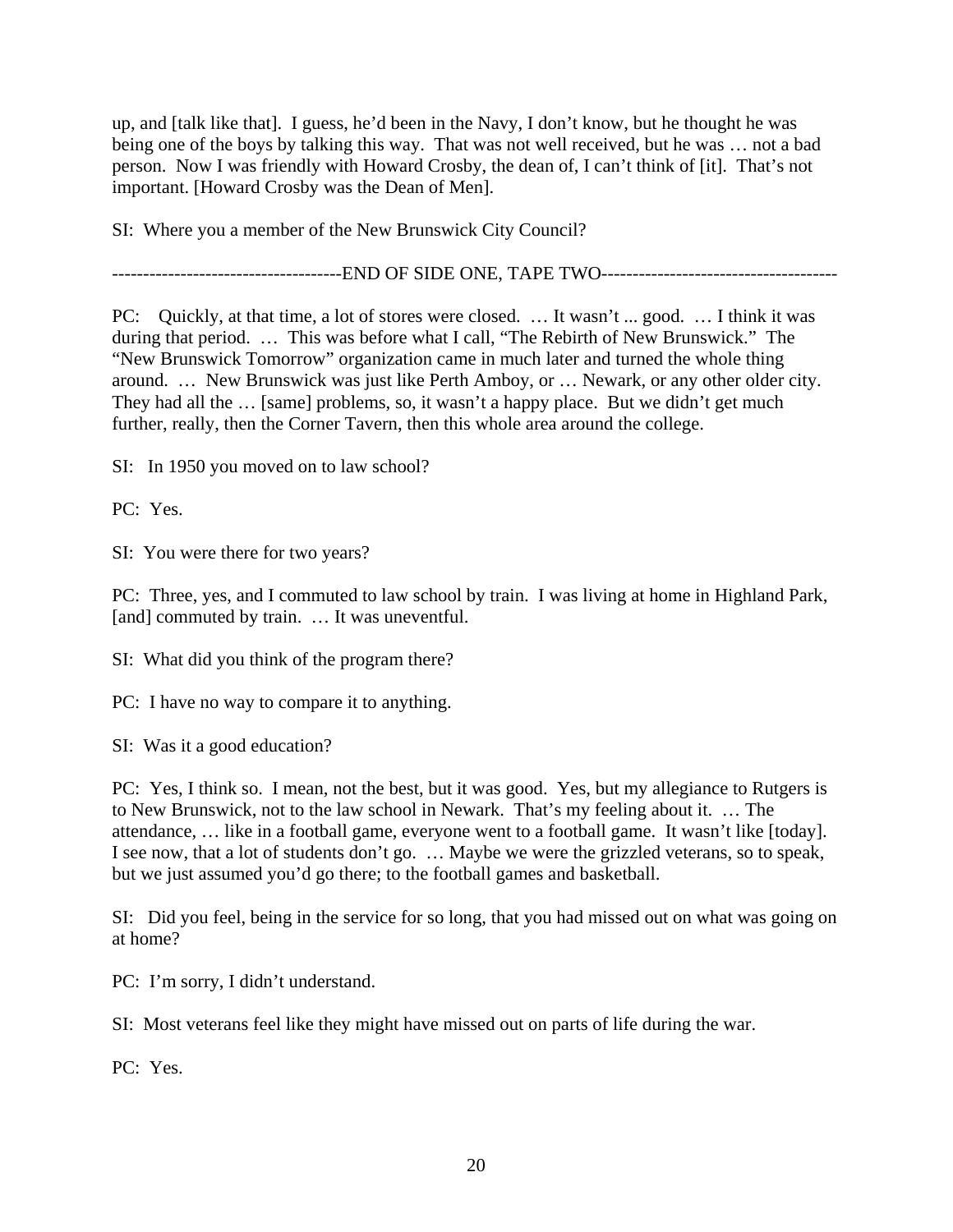### SI: Did it seem like that to you?

PC: No, it didn't. I was probably too ignorant to think I had missed something. It was a very … full life thing, in the service, in college, a very full life, ... so ... you didn't worry about missing anything.

SI: Were a lot of your friends getting married after the war?

PC: Not many were married, although, we had a lot of married students. They lived in trailers over there in Piscataway. No, most of my friends were either going to medical school, or law school, or what have you. We all … dated, but you couldn't think about getting married. I mean, it was absolutely unheard of to [get married], so, most of us, I think, got married at age, let's see, twenty-eight, thirty, I don't know, something like that. I'm sure a lot of … romances didn't survive because the girls wanted to get married and the guys, they had to get their education and get their thing going, yes, I'm sure that was a problem.

SI: At the time, it seems like the fraternities were a large part of campus life.

PC: Yes.

SI: Were a lot of people from your fraternity in sports?

PC: There were a lot of sports, mostly crew, as I recall, … they were all DUs. … My dear friend, Frankie Burns, one of the greatest coaches of all time, he roomed next door to me. … I still see Frank. We had some … great guys in there [Delta Upsilon]. My roommate was a Navy pilot and … one weekend a month, he'd have to go to Willow Grove, Pennsylvania for some kind of reserve duty. So, he would fly up here and fly up to Hadley airport. [Do] you know where that is, over in Piscataway? [laughter] The flight would get in, and we'd go flying around in a Navy plane. … I used to just wear khakis; people thought I was an officer. … We'd fly down to Willow Grove and we'd stay in the officers' club. These guys are saluting me, and I'm going like this, I didn't know how to salute. [laughter] … I mean, we used to do things that were unheard of. … He even let me fly the damn thing. [laughter]. … That was fun. But no, we had some great, great times, because, anytime anyone did get married, the whole slew of DUs [were] there, and they ended up singing the Sweetheart's Song to the bride, that type of thing. That part was very nice. No, I enjoyed the DU, it was not a secret fraternity, it was an open [fraternity]. … I'm not criticizing the secret fraternities, I just liked this one, the way this was. … We had good times with all the other houses; we got pretty friendly with them. … I was there for the DU house reunion, ... until they packed it in a couple years ago, for a long time. ... So, college was nice, and fun, and I was at the reunions for a long time. I think, I've been to most of them in the fifty-some years. … A lot of fellows I got to know much better twenty years out, than I did then, … because, you couldn't know many people with … the class sizes at that time, but after you start seeing them every May or June and you're on College Avenue you get to be friendly with them. So, … that's been rewarding.

SI: Did you always plan to settle in this area?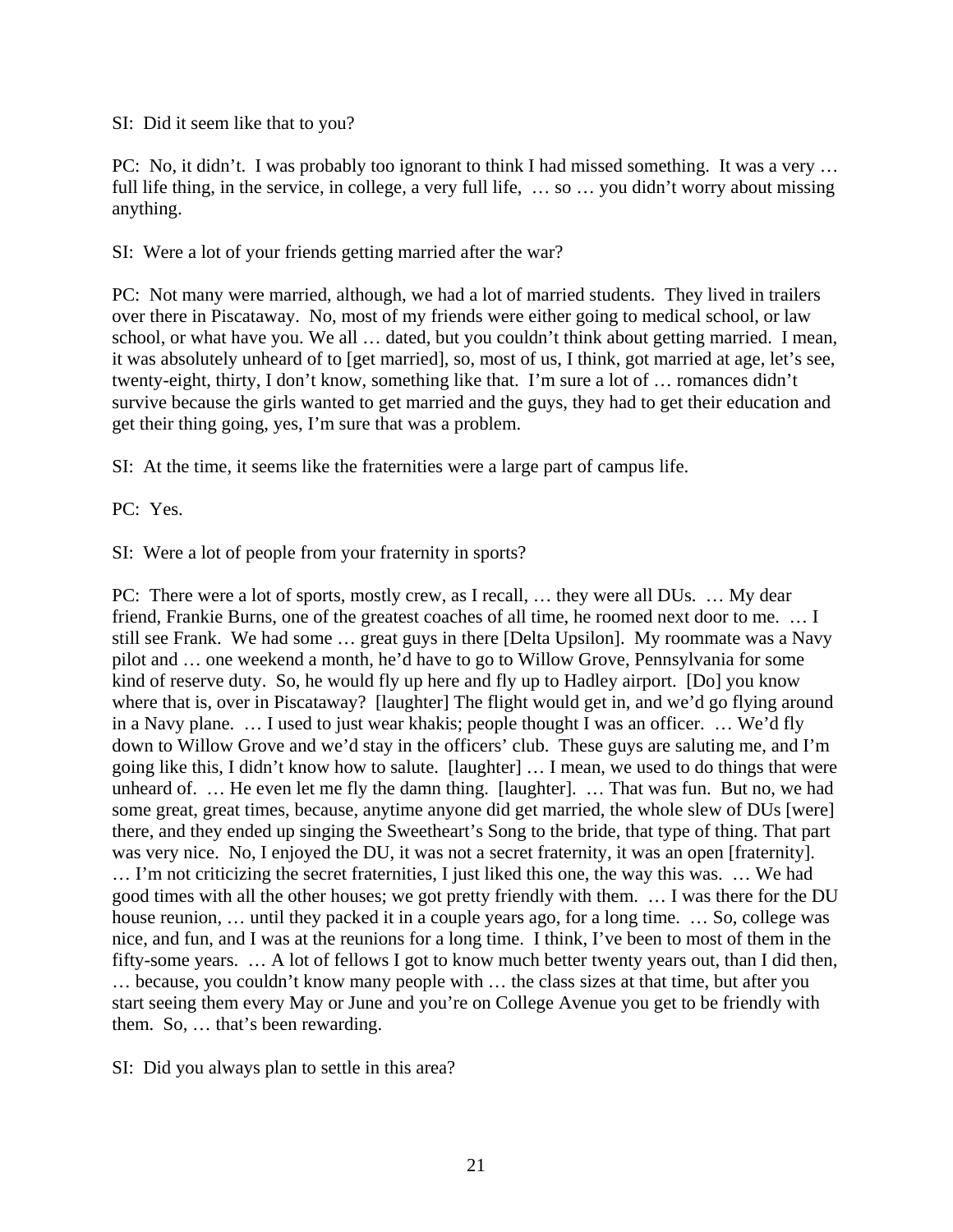PC: That's a good question. I think so. ... I started clerking when I was in law school, and I clerked for a judge here in New Brunswick. … Then I just stayed here, and then you get active [in the community], whether it be the Red Cross or the United Way or a whole myriad of things. … New Brunswick was the center. … I thoroughly enjoyed being a lawyer. I can say, in fifty years, I never had two days alike, … and I'm still practicing. I'm going to talk myself into retiring this coming year. … Practicing law has been very satisfying, very satisfying to me. … This is the county seat, and I got to be president of the County Bar Association, the New Brunswick Bar Association at the time. So, you get to know lawyers all over the county, which is very, very important, because you're dealing with other lawyers all the time. … If you can't trust them, or they can't trust you, your client is going to suffer. So, it's extremely rare that you couldn't trust a lawyer from this county. As a matter-of-fact, there was one I'd like to recall, someone we all knew. So, we wouldn't talk to him, because he would record telephone conversations, [of] someone, you know, talking into a telephone. But any lawyer in Middlesex County that says, "We'll close this title. You owe me an affidavit, but I'll give you a place to get it," and he says, "okay," that's his word; that's his bond. … We wouldn't treat Newark lawyers that way, because, we didn't know Newark lawyers, but we knew that anybody from this county, you could trust. … That was good for the clients, too, very good for the clients, because you could deliver something based strictly on your word.

SI: What kind of practice were you involved in?

PC: General practice, and I was in the Attorney General's office for years. I was a prosecutor up in Passaic County, and Brendan Byrne [Governor of New Jersey] was [there]. There were six of us up there. We were crime fighters. [laughter] … Really, a great, great bunch of guys, and Brendan went further than anyone else in our group. Well, one guy became appallit division judge, and two others were trial judges, and a couple of us were general practitioners. … Those were friendships I maintained over the years, also. So, the laws were a very satisfying choice of careers. The practice has just changed over the last few years, just changed. I think, the younger lawyers today are smarter than we were, they're better prepared. There's a lot to be said [for it] being a better system, but, you don't have the camaraderie that you had thirty, forty years ago. You don't have that. When I see lawyers advertising, ... it's repugnant to me. It's legal, but, you see, you watch the television or [listen to] the radio, and some lawyer is advertising, I just don't like it. I just don't like it. But … I'm wrong because it is legal to do it. So, I get mad anyway.

## SI: Were there any interesting cases?

PC: Oh, boy, Well, I was magistrate for eleven years, too. In Milltown , and most of the cases came from the Turnpike, so, we had a myriad of situations, even diplomatic immunity. I resented those people speeding up and down the Turnpike, and they were diplomats. … I can't touch them. But [if] you speed up [the Turnpike], well, I've got to take your license, and, maybe, I'm taking your job, and everything else. So, I created a couple of international incidents by fining some diplomats. [laughter] I think I got a letter from the Secretary of State, or something like that, admonishing me. [laughter] So, I enjoyed that. I was a defense lawyer, and I had various [cases]; property work, zoning work, things like that, some interesting things. … I don't know, … I just generally enjoyed the practice a lot.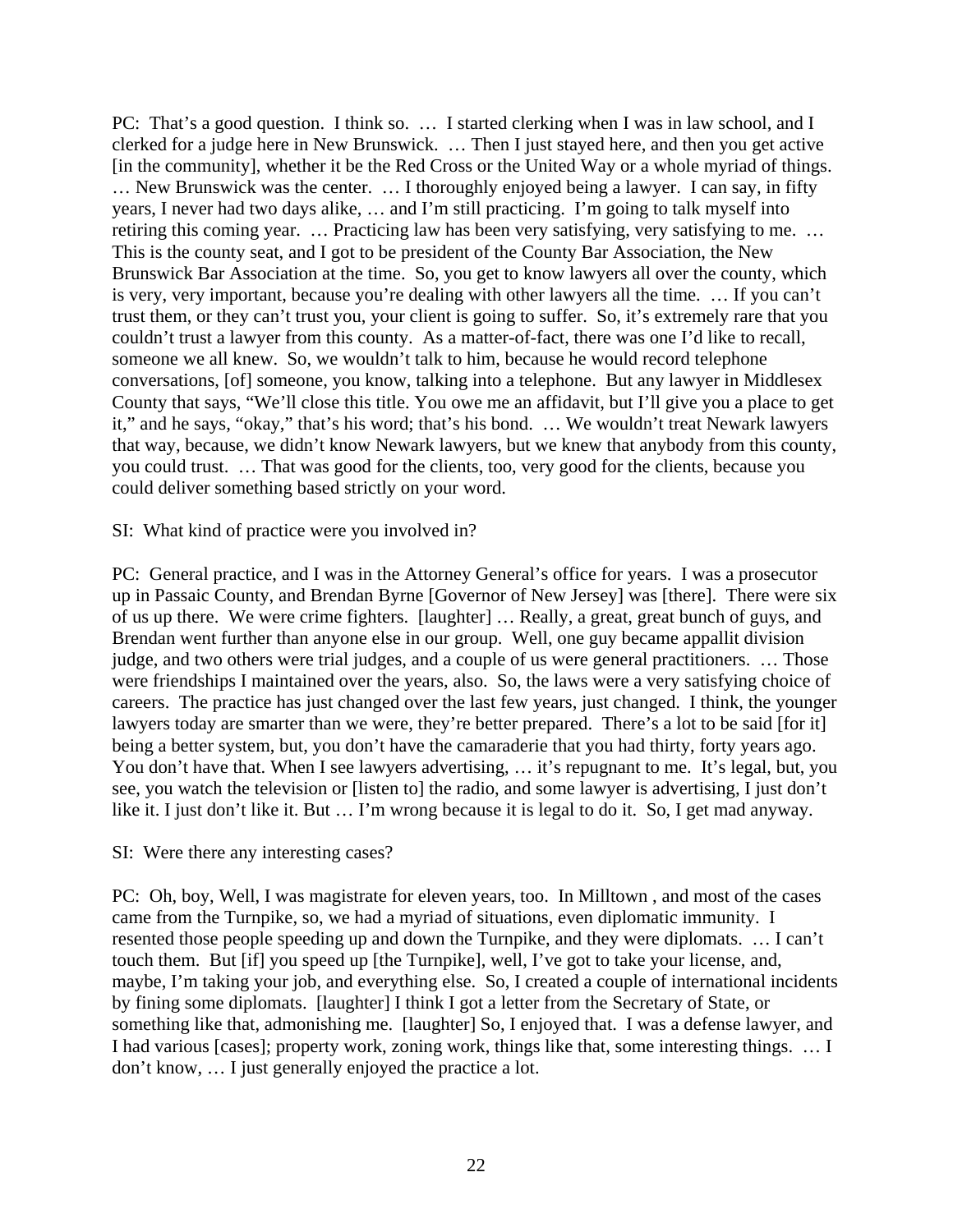SI: What did you enjoy more, practicing or being a judge?

PC: [I enjoyed] practicing more. Because, … for eleven years I was [a] judge. … I got to worry about myself. I said, "Am I taking this for granted? Am I dispensing justice correctly, or am I doing the same routine I've been doing for eleven years?" I said, "That's not right," so that's what caused me to terminate that. ... Then I went into politics. I ran for County Freeholder and I served two terms there. I was director of the Board. … I really enjoyed county government because it's … a middle government. You don't get the abuse that you get with the mayor of a small town hall, or the governor, or the legislature. You are in-between. You are in a level that not too many people know about. … It's an important level, because, you've got your vocational schools and parks and roads, and all that kind of stuff, to be responsible for, but you could … do things. One of my best [responsibilities] was vocation education. … We have one of the best vocational school systems in the country, right here. … [It's] not just because of me, but we were taught by some of the best administrators. We were taught, and we responded. … The group was a very satisfying local government. … You don't have to raise the taxes, or take the abuse that the poor mayor does, because no one knows what you do, other than the fact that you have an office in the county building, or something.

SI: What years were you on the Board of County Freeholders?

PC: [In the] … the seventies, or possibly the early eighties, I'm not sure. I really have to concentrate on putting dates for perspective. … Then I got out of county government. … Then … I served [for a] couple [of] years [on the] Democratic National Committee, which I really, really enjoyed. That was different … [having the chance] to meet people, like Bill Bradley, for example. He came to my office, you know, to seek his endorsement when he started to run. ... … I got a kick out of that. You know, he's "Dollar Bill." I've read his book. [laughter] … Today, [if] I see him, we always have a nice greeting for each other. … When you go to Washington, ... the capital, if you want to talk to your senator, you give your card to the guy in charge. He goes in, [and] all of a sudden the senator comes out to see you. Now, that's an ego trip. [laughter] That's a trip. … Government has always been a vocation that I've enjoyed.

SI: Were you on the Board of Freeholders during Brendan Byrne's term?

PC: Yes. Yes. Yes. …

SI: Were you able to use your prior relationship to bring anything about?

PC: Well, … in a way. Like, your bridge out here. [Lynch Bridge?] That was a very controversial thing. … I remember Brendan came to town to look at it, or something like that, and … I was asked to sit in the car with Brendan, just to talk about the thing, because I was the only one that really knew him. … So, that was one of the ten thousand reasons why the bridge is there. … I found that, in government, … learn[ing] … who you can trust to talk to and who you can't trust, is very, very important, because you can't know it all. … You have to take advice. … You have to listen to other people, but the question is, "Who are you listening to?" … I think, you kind of get [a sense of it]. Like, Brendan, he was going to listen to me before he was a stranger, you know. I just had one little thing to talk to him about. … He was a very, good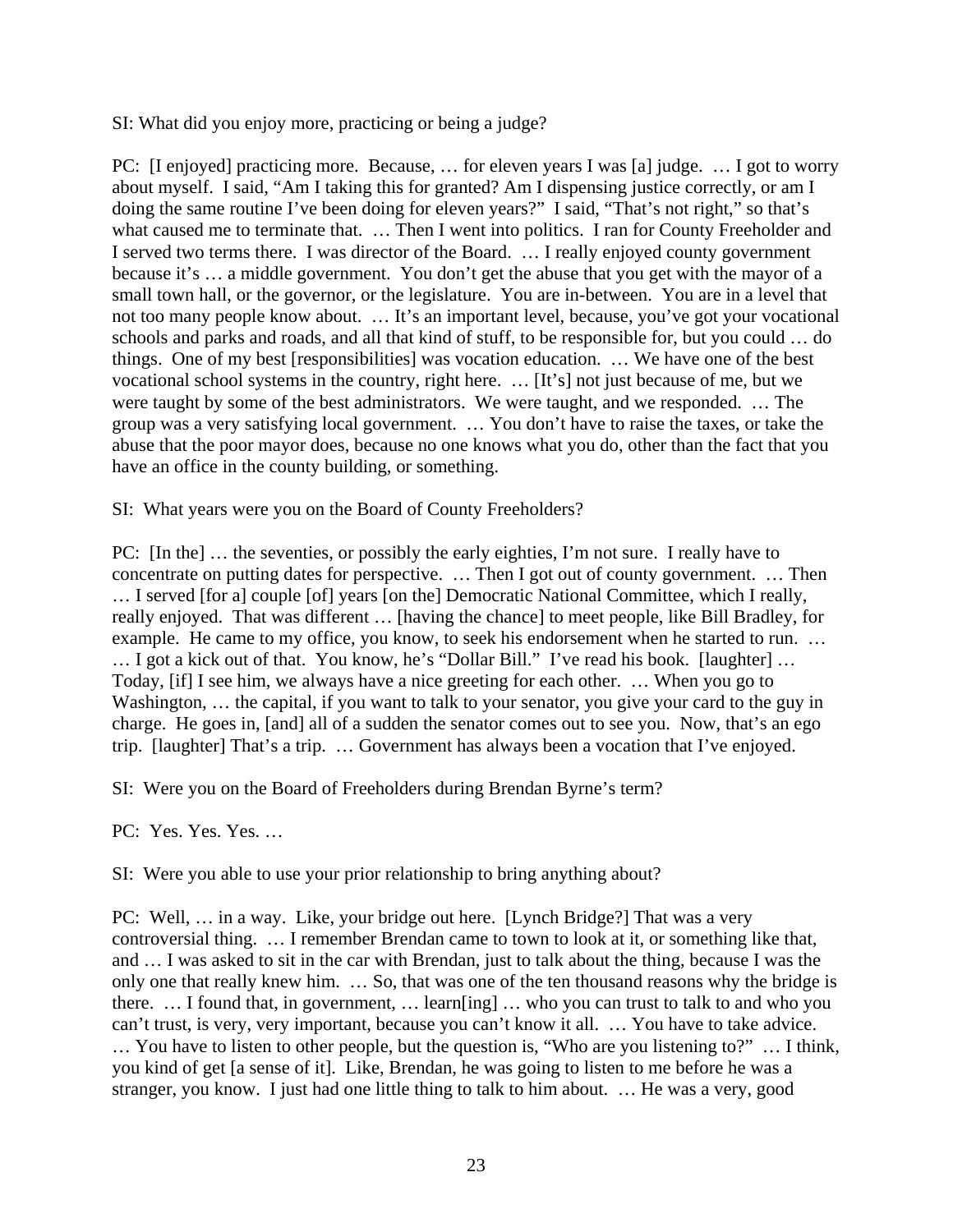governor, he was a good friend, [and] a good Democrat. He took a lot of abuse for a while with his tax situation, but he's going down with Tom Kean ... as one of the better governors we've had. I'm sure of that.

SI: He was working during a difficult economic period.

PC: Yes. He did. … He made some very tough decisions. … Brendan was an extremely intelligent guy. His only drawback, he went to Princeton. … He and I had a standing bet of a dime on every contest between Rutgers and Princeton. [laughter] … I forget how we [did it], but [if] we went down to [see] baseball, lacrosse, or anything else, it was a dime bet, standard, on every contest. So, yes, he's a good man.

SI: How often did Rutgers come up as an issue in your political career?

PC: That's hard to say. … The university was smart. They had a good friend of ours, John (McDonnell?) or (O'Donnell?), I'm not sure. … He was, sort of, the liaison between Rutgers and the politicians. … We knew John very well, and John knew us very well. We trusted him. … That was greater for Rutgers than you can imagine, because, we trusted each other. … He was very active in [the group] called "The New Five," ... the five commissioners that turned the other rascals out for a number of years. … John was very close to them, so, they trusted him. Yes, it was great. He was one guy. So, … if we had a problem with Rutgers, I'd call John, or he'd call me. … That was just … one small thing, but we didn't have … many problems. New Brunswick had problems [with Rutgers], in that, the [university] was eating up all its housing and stuff like that. They were putting new buildings up, and so that created a strain. … So, a few years ago, Rutgers made a pledge that they wouldn't put up anymore buildings, because they were taking tax ratables away from the city, and all that kind of stuff. … That was something that had to be negotiated. I was not involved with that. It was important for Rutgers to have people that could be trusted and talked to.

SI: Could you tell us a little bit about your family?

PC: Okay, I have … two children. … One is in Texas and one is in New Jersey; she's a teacher. I was married to a local gal. We were married for twenty-three years and are divorced. I have remarried. I've been, I think, almost twenty-three years with my present wife. [laughter] She has two children. They're thirty-three and thirty-six. We live in East Brunswick. We have a house in the Florida Keys, which we are going to on the twentieth of this month. [I] can't wait to get down there, because I got a little boat waiting for me, too. … We like to travel. … Right now, she's actually my secretary, not that I have much secretarial work. … We get along very well together. We had a house up in New York State, on the Delaware, for a number of years, which we liked very much. Now ... [the] Florida Keys are our favorite vacation spot ... . We have three beagles, which are great dogs. ... We have friends all over. I don't know what else to mention, or what I'm remiss in not mentioning.

---------------------------------------------END OF INTERVIEW-------------------------------------------

Reviewed by Sarah Rice 02/07/06